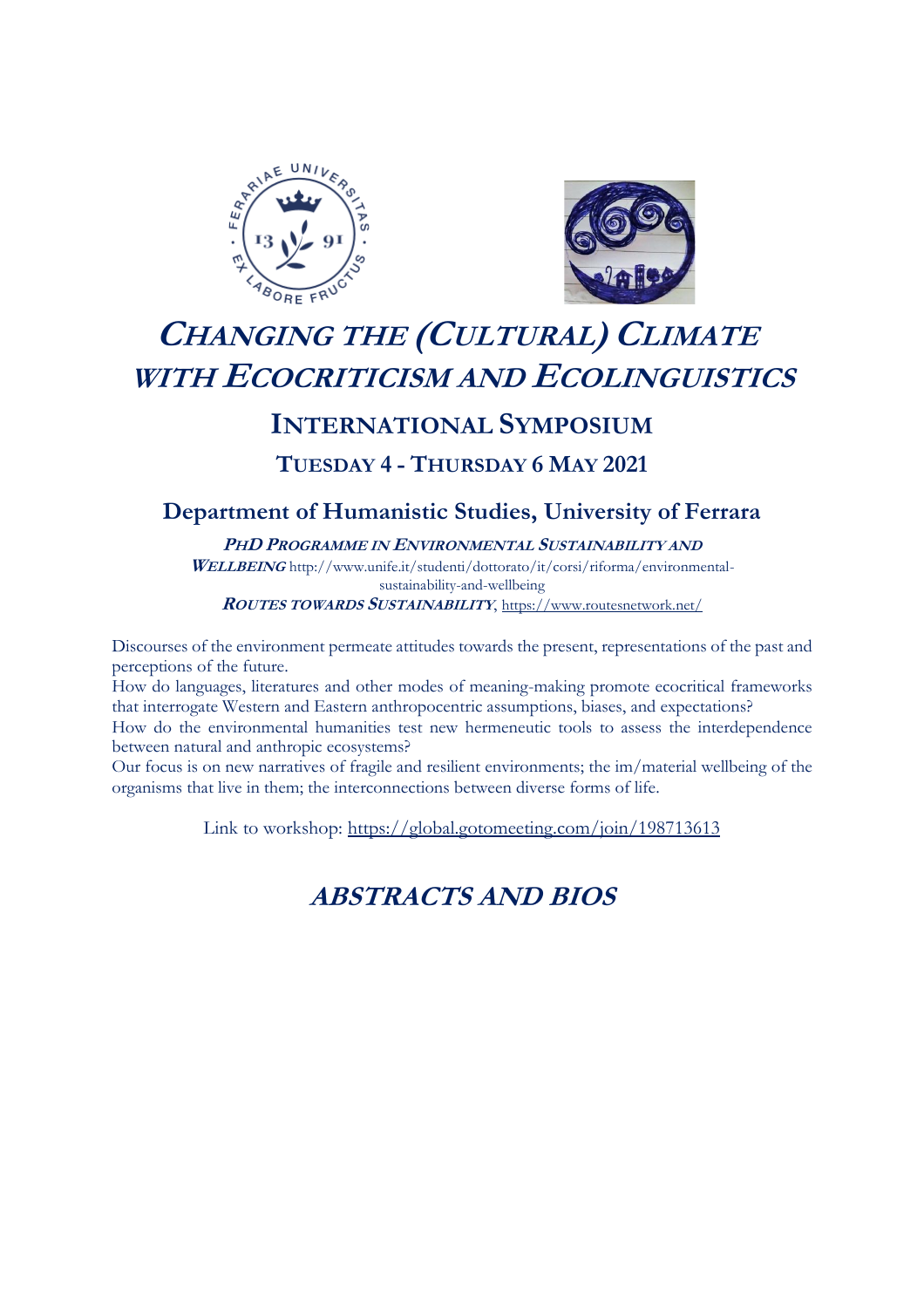# **Keynotes**

# **Papers**

<span id="page-1-0"></span>

| Lucia Abbamonte, Università della Campania Luigi Vanvitelli' - Caserta, Flavia Cavaliere, |  |
|-------------------------------------------------------------------------------------------|--|
|                                                                                           |  |
|                                                                                           |  |
|                                                                                           |  |
|                                                                                           |  |
|                                                                                           |  |
|                                                                                           |  |
|                                                                                           |  |
|                                                                                           |  |
|                                                                                           |  |
|                                                                                           |  |
|                                                                                           |  |
|                                                                                           |  |
|                                                                                           |  |
|                                                                                           |  |
|                                                                                           |  |
|                                                                                           |  |
|                                                                                           |  |
|                                                                                           |  |
|                                                                                           |  |
|                                                                                           |  |
|                                                                                           |  |
|                                                                                           |  |
|                                                                                           |  |
|                                                                                           |  |
|                                                                                           |  |
|                                                                                           |  |
|                                                                                           |  |
|                                                                                           |  |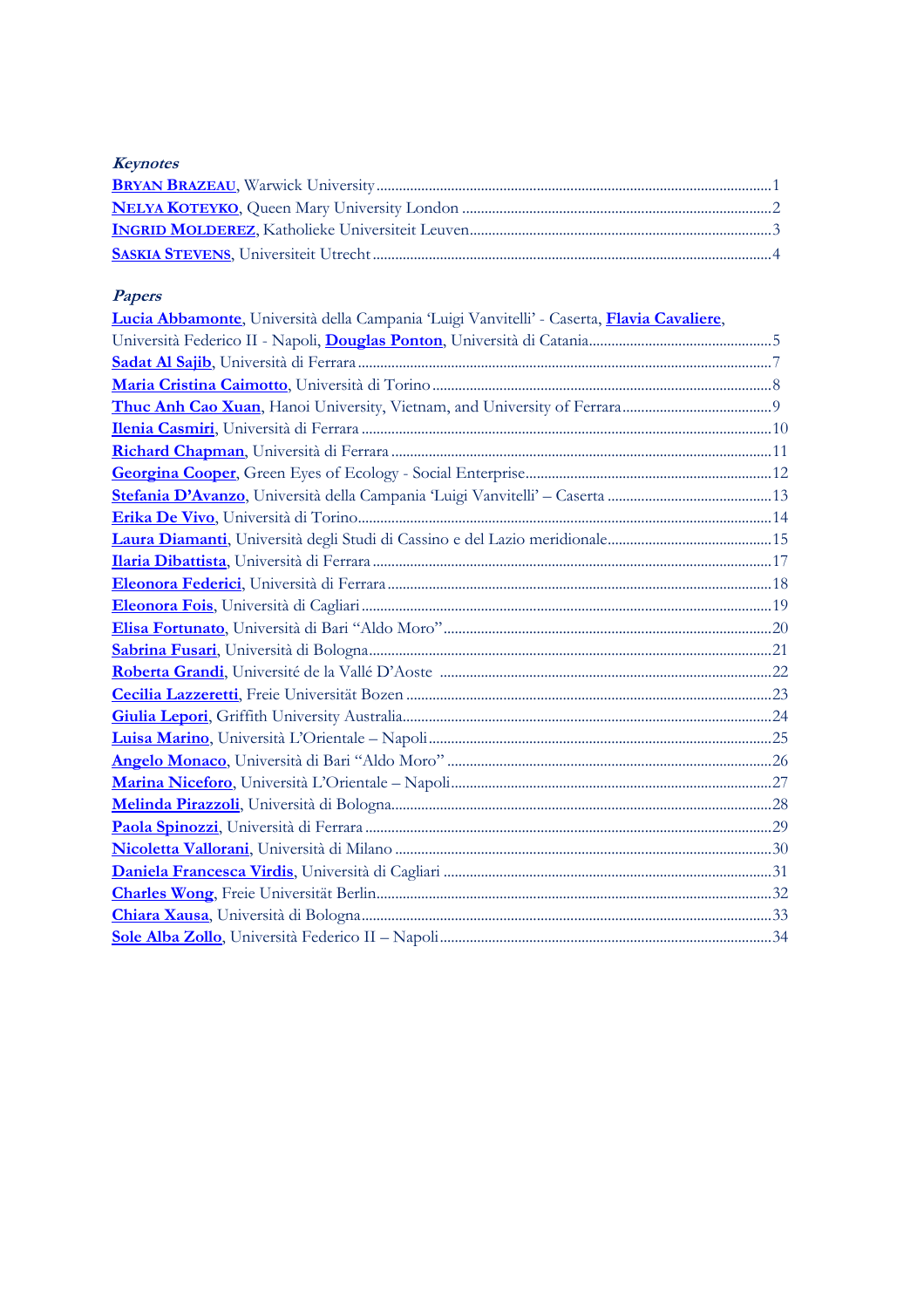# <span id="page-2-0"></span>**Bryan Brazeau,** Warwick University

# **Sustainability in Paradise? An Ecocritical Approach to Paradise Spaces in Italian Renaissance Epic the interconnections between diverse forms of life.**

As A. Bartlett Giammatti noted in 1966, most earthly paradises in Renaissance Epic are often found wanting by some higher standard; they are often dangerous imitations of Eden as represented in Dante's *Divine Comedy.* This talk re-evaluates Giamatti's analysis of paradise spaces and pastoral interludes in Ludovico Ariosto's *Orlando Furioso* and Torquato Tasso's *Gerusalemme Liberata* from the perspectives of human geography and ecocriticism. By exploring the relationship between wellbeing and natural environments in these works, it considers how these spaces are informed by heterotopic ecologies and asks what their deceptive designs might tell us about their authors' and the genre's underlying ecological values.

**Bryan Brazeau** is a Senior Teaching Fellow in Liberal Arts at the University of Warwick, UK, where he teaches a wide variety of interdisciplinary classes on Science Communication, Underworlds, Paradises, Exile, and Sustainability. He is the editor of *The Reception of Aristotle's Poetics in the Italian Renaissance and Beyond: New Directions in Criticism* (Bloomsbury, 2020) and has published several articles and book chapters on Lucrezia Marinella, Lodovico Castelvetro, Torquato Tasso, Jacopo Sannazaro, Dante, John Harington's English translation of Ariosto's *Orlando Furioso*, and the twentieth-century painter, Giorgio de Chirico. His current research interests focus on Renaissance poetics and chivalric epic read through postcolonial, ecocritical, and global perspectives. He is currently working on a monograph entitled *Global Villains, Local Heroes: Discourses of Alterity in Early Modern Epic*. He obtained his Ph.D. from New York University in 2015.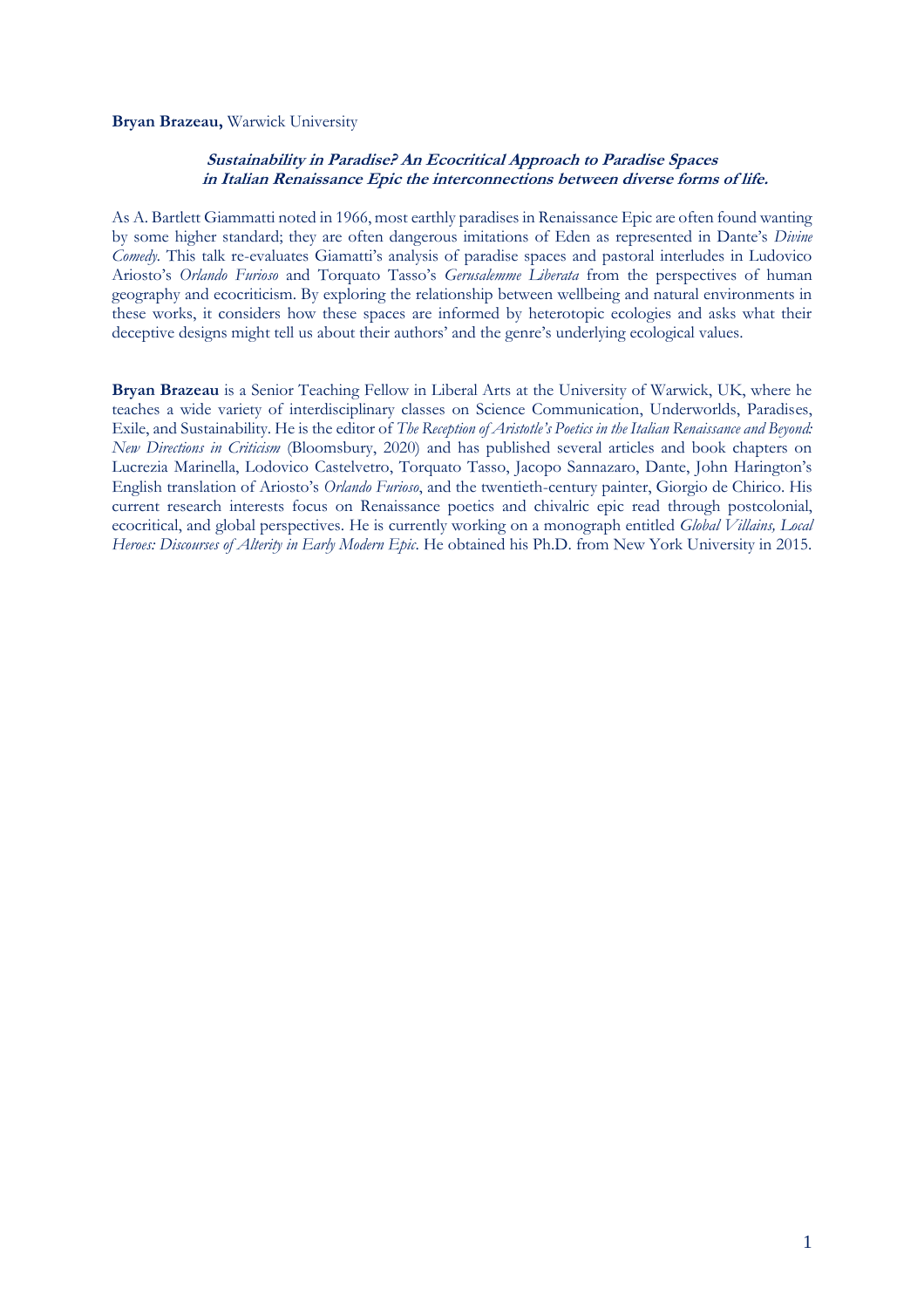# <span id="page-3-0"></span>**Nelya Koteyko,** Queen Mary University London

# **Discourse analysis in online climate change communication**

Discourse analysis is an interdisciplinary field of inquiry that has been used by climate change communication scholars for several decades now. In this talk I discuss the benefits and pitfalls of using the framework to analyse the vast and changeable repositories of digital media texts that share the attributes of both interpersonal and mass communication (Koteyko, Nerlich and Hellsten, 2015). I focus on three areas where I believe discourse analysis can be profitably used on its own or in combination with quantitative frameworks in order to: 1. To contextualise the framing and frame effects in online news and blogs (e.g. examining power imbalances or assessing the deliberative potential of online debates via Critical Discourse Studies approaches); 2. To evaluate how different social actors are constructed (e.g. examining who is given authority/disrepute and how); and 3. To understand how affiliation is achieved in online communities of practice (e.g. by looking at the use of interpersonal strategies that may foster cohesion and solidarity as part of online communities of practice). I show how and why these points of focus are important in the study of both 'lay' and institutional communication on climate change in blogs, social media, and online reader comments.

**Nelya Koteyko** is Reader in Applied Linguistics at Queen Mary University of London. She has published widely on the use of discourse analysis, metaphor analysis, and corpus linguistics in the analysis of print media and social media texts on climate change in international journals such as *Language & Communication*, *Discourse & Society*, and *Discourse, Context & Media*. She has also edited (with Brigitte Nerlich and Iina Hellsten) a special issue of the Environmental Communication journal on 'Climate Change Communication & the Internet: Challenges and Opportunities for Research'.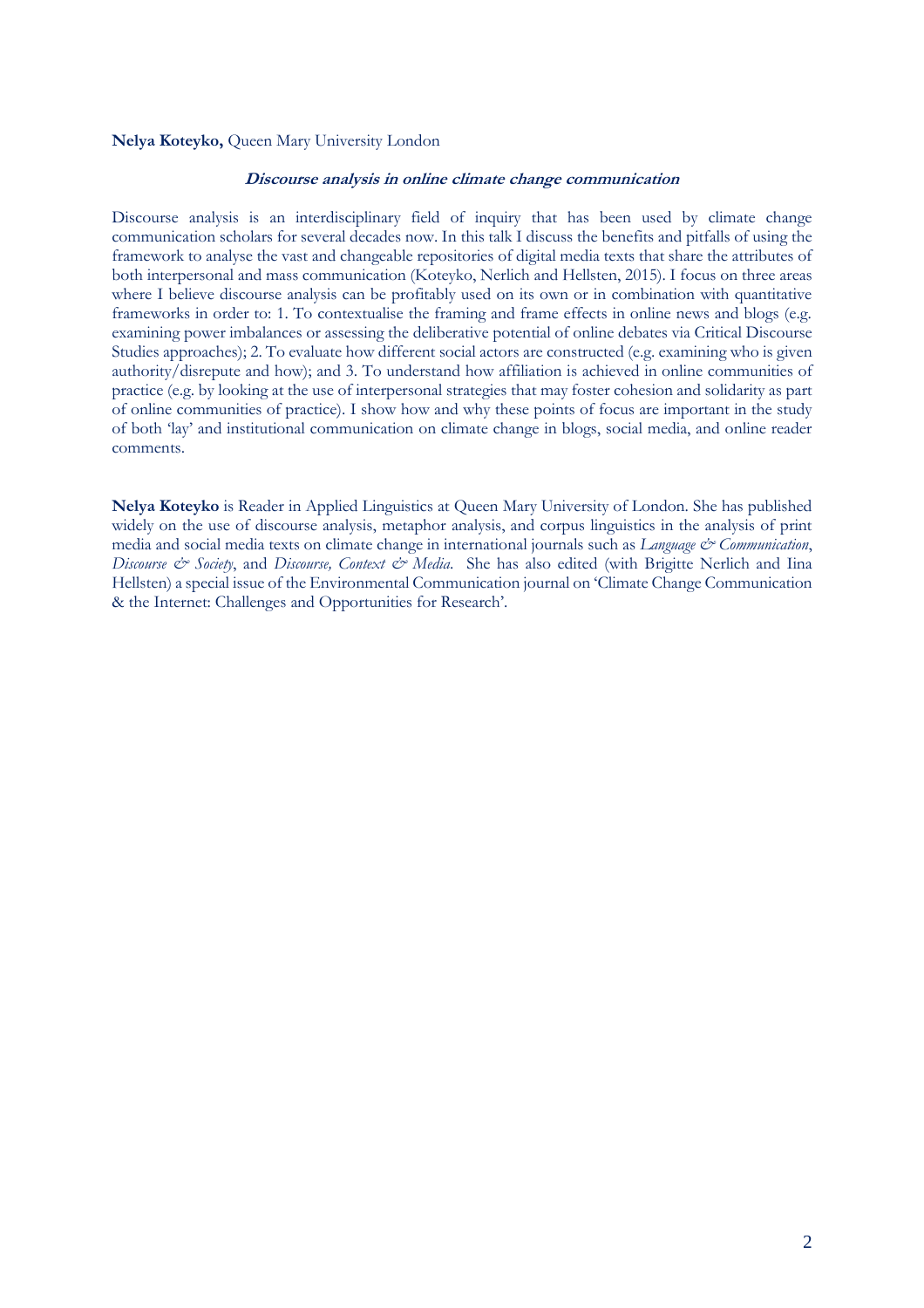#### **Ingrid Molderez**, Katholieke Universiteit Leuven

# <span id="page-4-0"></span>**Searching for a Slow Journey and Other Sources of Energy: Walter Benjamin as a Guide**

The paper will address how Walter Benjamin can be a source of inspiration for a sustainable mindset. The emergence of highly complex sustainability challenges in modern society has led to the necessity of searching for a more effective approach to education for sustainable development, especially in higher management. The rat-race managers are often in, prevents them to build in some reflections. However, research has shown that allowing reflection leads towards more profound levels of engagement towards sustainable actions. Walter Benjamin's ideas on 'Theses on the philosophy of History', 'Storytelling' and 'Unpacking my library' in *Illumations* relate to a slow journey, i.e. one of 'awakening', 'wisdom' and 'process'. He is the perfect example of his own theory: words apply to many situations. Although he was not directly involved in writings on the topic of sustainability, these three elements are sources of energy for a sustainable mindset. The paper explores ways of stimulating a sustainable mindset. One way is using poetry. Art-based techniques have started to gain attention from researchers and teachers in higher education as a way to provide deeper influence, more involvement and to affect both mind and heart of students. New teaching methods are being designed to propose an alternative to the traditional ones. In the present paper, the potential effect of poetry on business management majors will be analyzed. Despite the urge to integrate reflections this is still an exception for the majority of management courses. Giving attention to poetry during several classes shows that time for reflection is relevant for sustainability. Paradoxically by emphasizing a slow journey a transition towards sustainability in daily managerial processes can be accelerated.

**Ingrid Molderez** holds a MA in Social Theory and Organisation (Keele University, UK) and a PhD in Applied Economic Sciences (Hasselt University Belgium). She defended her doctorate on 'Sustainability and Location. Elements of a travelling theory of praxis' in 1999. Her interest in sustainability has remained since then. She is associated with KU Leuven, Faculty of Economics and Business, Centre for Economics and Corporate Sustainability (CEDON) as a professor in Corporate Social Responsibility, Service Learning and Social Entrepreneurship, and Macro-Economics. Her research focuses on sustainable and social entrepreneurship and on sustainable competencies. Her aim is to contribute to sustainability in higher education by focusing on alternative pedagogical and methodological approaches, being inspired by different disciplines such as organization theory, philosophy, social theory, cultural studies and art. This multidisciplinary stance she takes becomes clear in the articles and book chapters she has published since then, such as 'Organisation as body-in-contact' (2002), 'Spirits of ecological thinking' (2008), 'The horizon's embrace. A Faustian perspective on limits' (2010), 'Sustainable Fashion and Animal Welfare. Non-violence as a Business Strategy' (2015), 'The power of art to foster systems thinking' (2019), 'Unraveling the Role of Empathy and Critical Life Events as Triggers for Social Entrepreneurship' (2020), 'How transformative learning nurtures ecological thinking' (2021).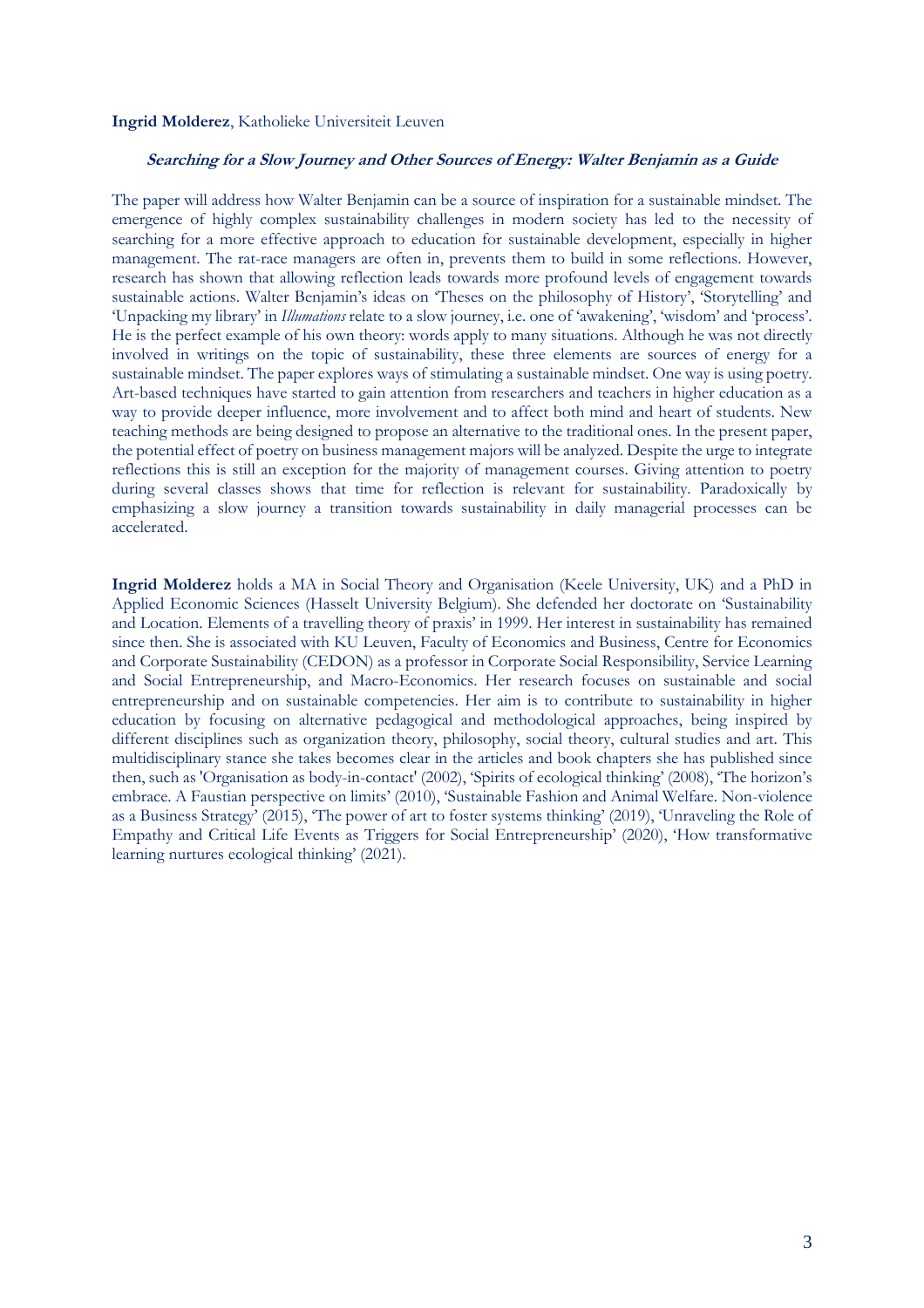#### <span id="page-5-0"></span>**Saskia Stevens**, Universiteit Utrecht

# **Constructing the Limes**

This project is about borders, in particular the border of the Roman Empire, the so-called Lower German Limes. In this project we not only investigate the impact of this border on migration and the import of goods and crops in antiquity, but also focus on how the limes becomes visible as cultural heritage today, and how it has influenced our contemporary views on borders.

On the one hand, the project will map the limes as a cultural contact zone by studying archaeological data, using various techniques, and with the aid of citizen scientists. This approach will allow us to reconstruct the borderscape in the Roman period in more detail than was possible so far. On the other hand, the project focuses on the reception of the limes: how is this border (re)constructed for the benefit of the formation of nation states and the creation of regional, national, and European identities.

This approach helps us to better understand contemporary approaches towards borders and allows us to enrich public debates regarding borders and cultural interactions with historic knowledge. In this project we collaborate with a large number of public partners to disseminate the scientific results to a wide audience.

**Saskia Stevens** is Assistant Professor at the Department of Ancient History and Classical Civilization. She is specialised in the history and archaeology of the Roman Period. Her research focuses on the significance and physical appearance of boundaries in the Roman Empire. She is currently starting up a new project on the Roman frontier (*limes*) in the Netherlands: *Constructing the Limes*. She is also interested in Roman housing and urban living conditions and has done research in Rome, Ostia and Pompeii. Dr. Stevens is also BA coordinator of the History programme.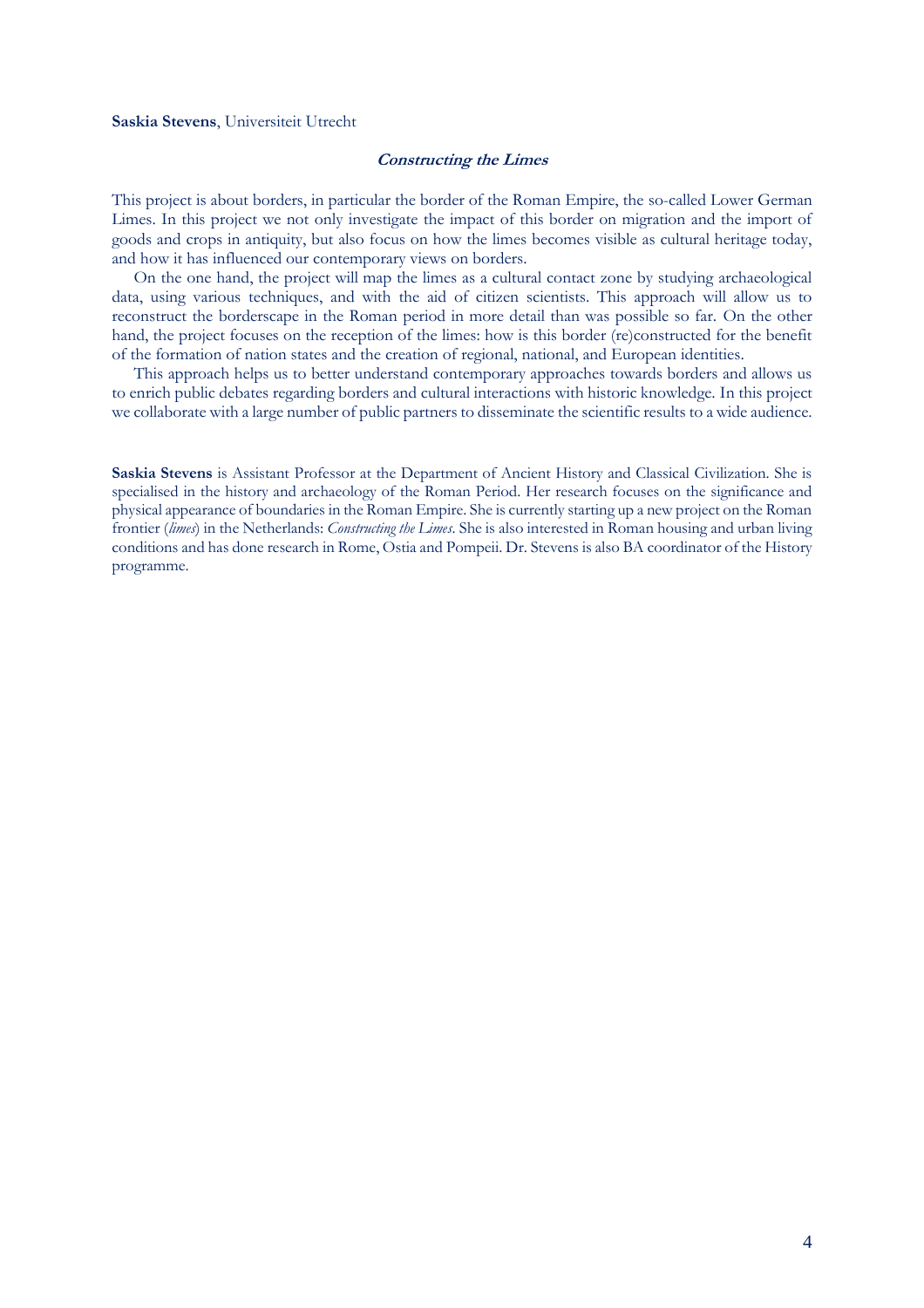<span id="page-6-0"></span>**Lucia Abbamonte**, Università della Campania 'Luigi Vanvitelli' – Caserta **Flavia Cavaliere**, Università Federico II - Napoli **Douglas Ponton**, Università di Catania

# <span id="page-6-1"></span>**Promotional Multimodal Discourses and the Shaping of Green-(Peacers') Identities**

The rapidly growing awareness of environmental issues is changing societal attitudes to the dangers of carbon sequestration, greenhouse gases, pollution, climate change and global warming evidence, water scarcity and so on. In this vein, 'environmentally friendly', 'sustainability', 'socially responsible sourcing', 'fragile planet', 'ethical trade' have become fashionable words/phrases in all discourse domains, from supermarket advertising to corporate communication (Cox 2012), from the news media, story-telling, video-narratives or social media platforms to specialised scientific literature and essays.

Increasingly, (self-)promotional discourses, which voice environmentally correct attitudes, are deployed through multimodal videos that also circulate through YouTube, one of the most popular collaborative social networks and a medium for the expression of personal views. Paradoxically, similar 'green' buzz words are found in the videos of both Greenpeace campaigns and the Russian gas giant Gazprom's corporate communication.

The missions of the two corporations are intrinsically different. Concern for the environment was at the origin of the Greenpeace (GP) movement in 1971 that used/uses non-violent protest as a means to protect our planet. GP campaigns, which are globally advertised through hundreds of videos, are designed to engage public opinion, solicit volunteers and donors to prevent environmentally unsustainable actions and enable eco-friendly ones, thus challenging pre-existing mental frames on geo-political issues.

Gazprom (GZM) – the world's leading gas producer – also attempts to advertise its corporate image as eco-friendly, though its mission is to extract and distribute gas through powerful technology, connecting an entire continent and beyond.

The aim of this study is to analyse aspects of both GZM's and GP's modes of advertising their goals, which display remarkable similarities, by utilizing some resources of multimodal critical discourse analysis (MCDA) and through the lens of ecolinguistics (EL). EL is committed to investigating the role of language in the life-sustaining interactions of humans and, in Stibbe's view, should be used to challenge the modern anthropocentric myths of unlimited progress/success, omnipotent science, the human domination of nature, and endless growth. The socio-cognitive implications of this ongoing shift of attitude will also be discussed.

## *References*

Cox, R. (2012). *Environmental Communication and the Public Sphere*. London: Sage.

Stibbe, A. (2014). "An Ecolinguistic Approach to Critical Discourse Studies", *Critical Discourse Studies* 11(1), 117–128.

—. (2015). *Ecolinguistics: Language, Ecology and the Stories We Live By*. London & New York: Routledge.

**Lucia Abbamonte** works as Associate Professor of English Language and Translation at the University of Campania – Luigi Vanvitelli, where she regularly takes part in interdisciplinary research projects, and teaches in Master Degrees and PhD courses. She was awarded habilitation to full professorship in 2018. She has participated in several funded Projects of National Relevance (PRIN), and is a reviewer for international journals. A major focus in her research activities has been on the pragmatic aspects of situated linguistic communication in different socio-cultural contexts and in socially sensitive contexts, with a focus on sentiment analysis and emotion retrieval from the web. Her other research interests lie in the fields of (multimodal) Critical Discourse Analysis, English for Special Purposes for (Neuro) Psychology and Cognitive Sciences, and the translation/adaptation of scientific texts – especially (neuro)psychological measurement scales and questionnaires. She is responsible for the Teaching of English for Science Communication to Adult Learners in the PhD Course 'Sciences of the Mind' (Università della Campania), in the 'Scuola di Specializzazione in Neuropsicologia' and in the Double Degree course started by Università della Campania together with Universite' des Sciences Humaines et Sociales – Lille 3. She is a member of the 'Centro Interuniversitario di Ricerca su Identità e Diversità Linguistiche' (I-Land) and of the Corpus and LAnguage Variation In English Research Group (CLAVIER). She has authored five books and 70 essays/articles, has contributed many papers in international conferences. Her 2012 volume *Integrated Methodology for Emotion Talk in Socio-legal Exchanges* has foregrounded the need for integrated and text specific critical approaches, while her 2018 volume *'Black Lives*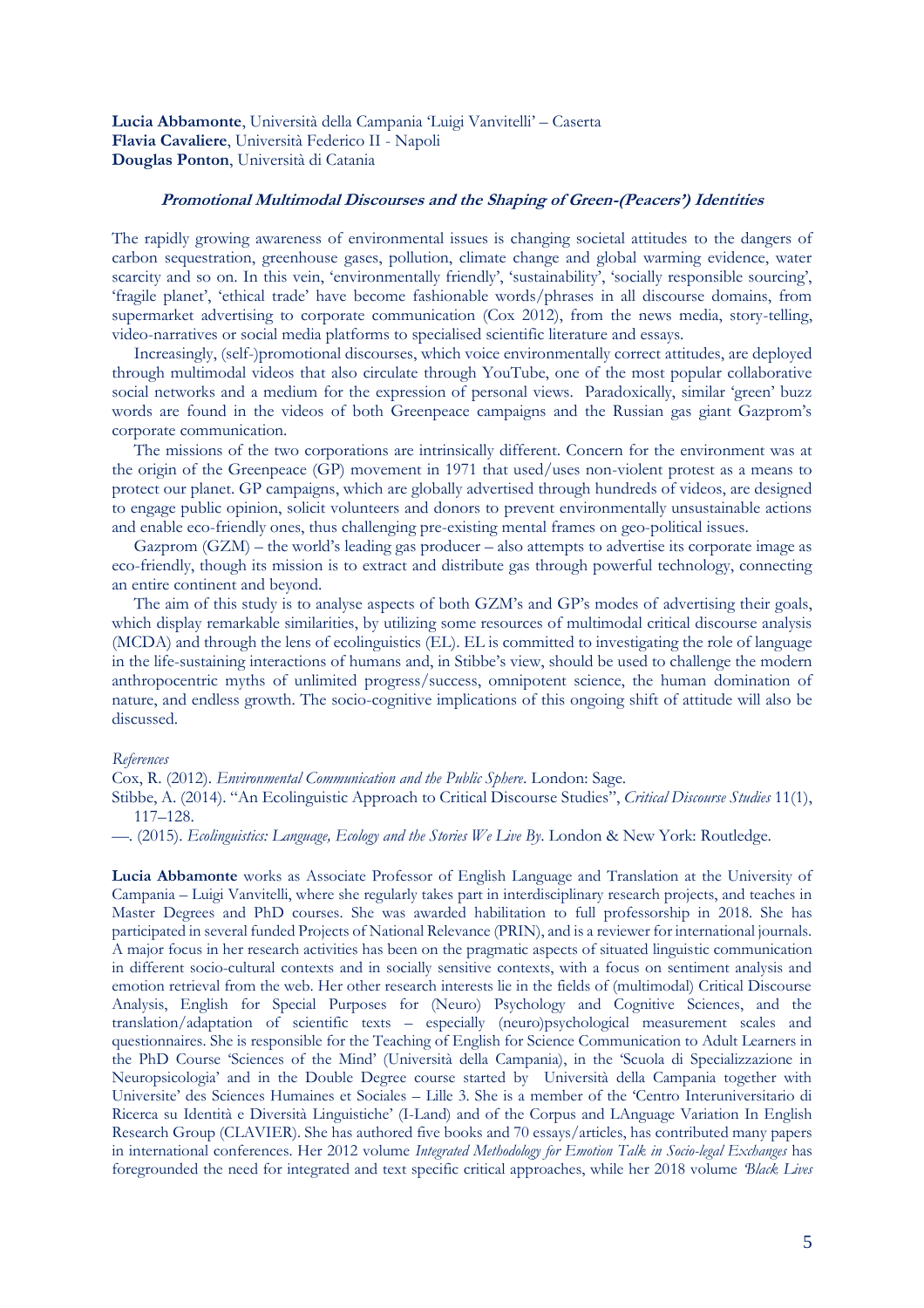*Matter': Cross-Media Resonance and the Iconic Turn of Language* has focused on the multimodal variation and iconic turn of news media and social media communication.

**Flavia Cavaliere** is Associate Professor of English Language and Linguistics at the University of Naples Federico II and has been awarded habilitation for Full Professorship. She is member of the Executive Board of the University Language Centre (CLA) and in charge of 'EuroEnglish Area' within ED LUPT Centre 'Antenna' University of Naples Federico II. Her research interests lie within the fields of Translation Studies mainly in the field of Audio-Visual Translation and Cross-cultural Communication; Cultural Linguistics; the translation of academic texts; Language and Media; Multimodality and Critical Discourse Analysis – particularly within Appraisal Framework Theory; Multilingualism; English for Special (Academic) Purposes (ESAP); the use of CALL/ Internet for English teaching. Her most recent volumes include *Thought for Food* (2019), *Euromosaic, a still open challenge* (2019), *Translation and Migration - Narratives of a Transition* (2017), *Mediterranean Heritage in transit- (mis)representations via English* (2016 with L. Abbamonte), *The Shaping of the News* (2012).

**Douglas Mark Ponton** is Associate Professor of English Language and Translation at the Department of Political and Social Sciences, University of Catania. His research interests include political discourse analysis, ecolinguistics, sociolinguistics, applied linguistics, pragmatics, corpus linguistics and critical discourse studies. As well as politics, his research deals with a variety of social topics, including tourism (he has published on the Montalbano effect and cruise tourism), the discourse of mediation; ecology, local dialect and folk traditions, including proverbs and Blues music. Recent publications include *For Arguments Sake: Speaker Evaluation in Modern Political Discourse* (2011 Cambridge Scholars), *Understanding Political Persuasion: Linguistic and Rhetorical Aspects* (2019 Vernon Press), and *Persuasion Strategies in Media Discourse about Russia* (Lodz Papers in Pragmatics 2019).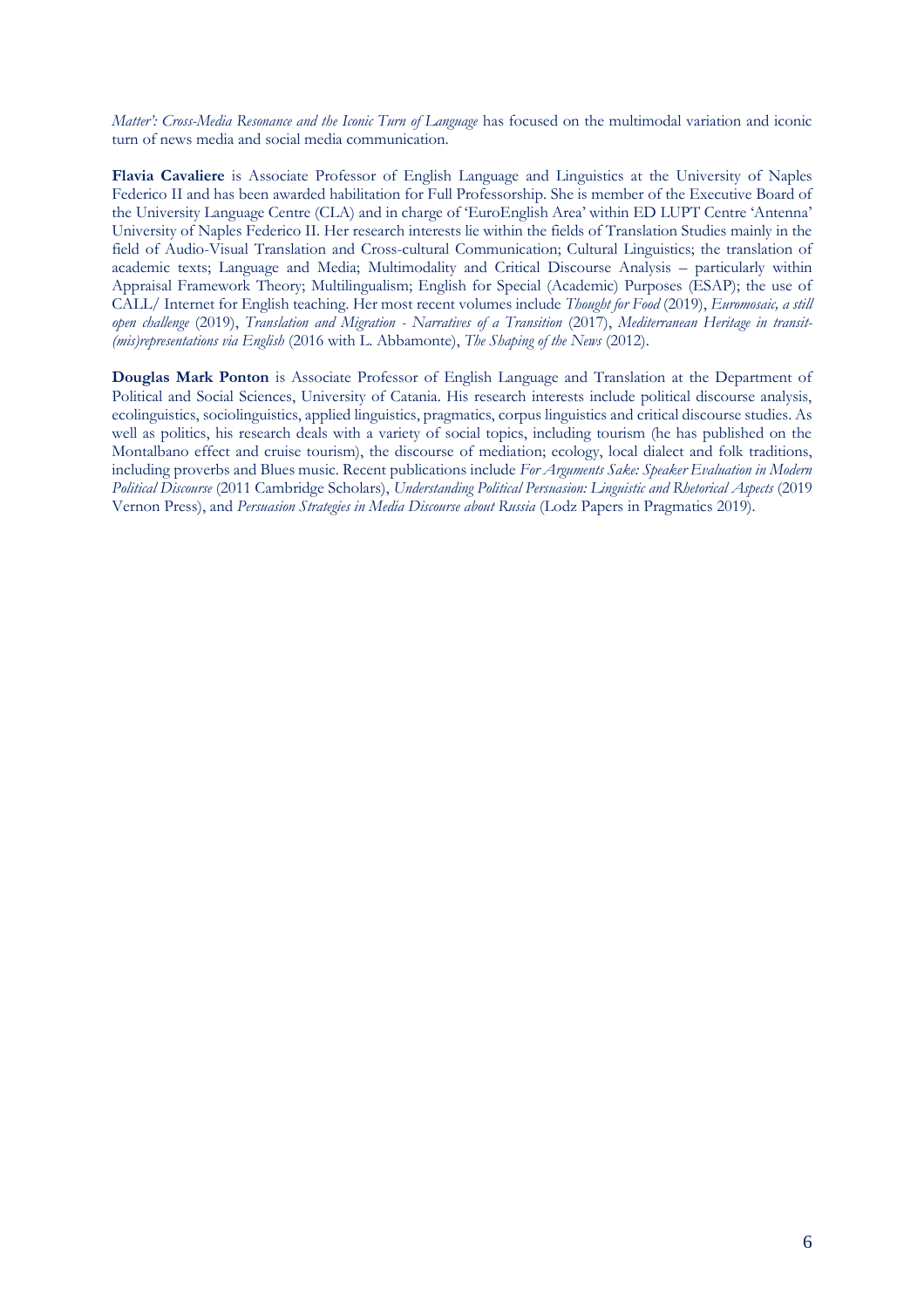#### **Sadat Al Sajib**, Università di Ferrara

# <span id="page-8-0"></span>**Nicknaming Tourism as Development: Commodification of Culture and Nature in CHT, Bangladesh**

The Chittagong Hill Tracts (CHT) has long been represented as a region of multi-ethnic background and beauty of ecological setting in South Asia. The panoramic natural landscape, enriched biodiversity and the multi-ethnic cultural diversity of indigenous communities attract the tourists to visit the CHT. By taking advantage of this 'uniqueness', recently, the public and private actors gradually intensify their attention on the natural resources and the multi-cultural distinctiveness to develop a tourism destination mainly through the development agencies as well as local agencies with less consideration to local environment, biodiversity and multi-ethnic settings. However, tourism has nowadays been a powerful tool for regional development in CHT that brings an opportunity to create new space for economic stability, but it also raises important questions about the commercial use and its profit making venture. This paper aims to understand how culture and nature are commodified in the process of crafting a 'uniqueness' of CHT that materialize the public and private policies of tourism development, and how tourism is branded as a potential means of local sustainability by the development actors. The study found that the tourism expansion has increasingly been nicknamed as development and impelled indigenous participation to the economic benefits, in which process culture and nature became controlled resources. For this study, 100 samples have been selected, and data were collected through the use of Key-Informant Interviews (KII), unstructured and in-depth interviews and Focused Group Discussions (FGD). The study contributed to a deeper understanding of the balanced tourism development and the sustainability of local people's well-being.

**S M Sadat al Sajib** is pursuing a PhD in Environmental Sustainability and Wellbeing at the University of Ferrara, Italy. He has been working on tourism and development, environment and biodiversity conservation, climate change, minority and refugee issues since the very beginning of his professional career as a lone researcher. He has published several articles and book chapters in leading publishers such as Orient Black Swan, Routledge, SAGE Publications and Springer Nature, and presented a number of papers in the international conferences and workshops on development, tourism, environment, peace and conflict issues with a special reference to ethnic minorities and rural Bangladesh.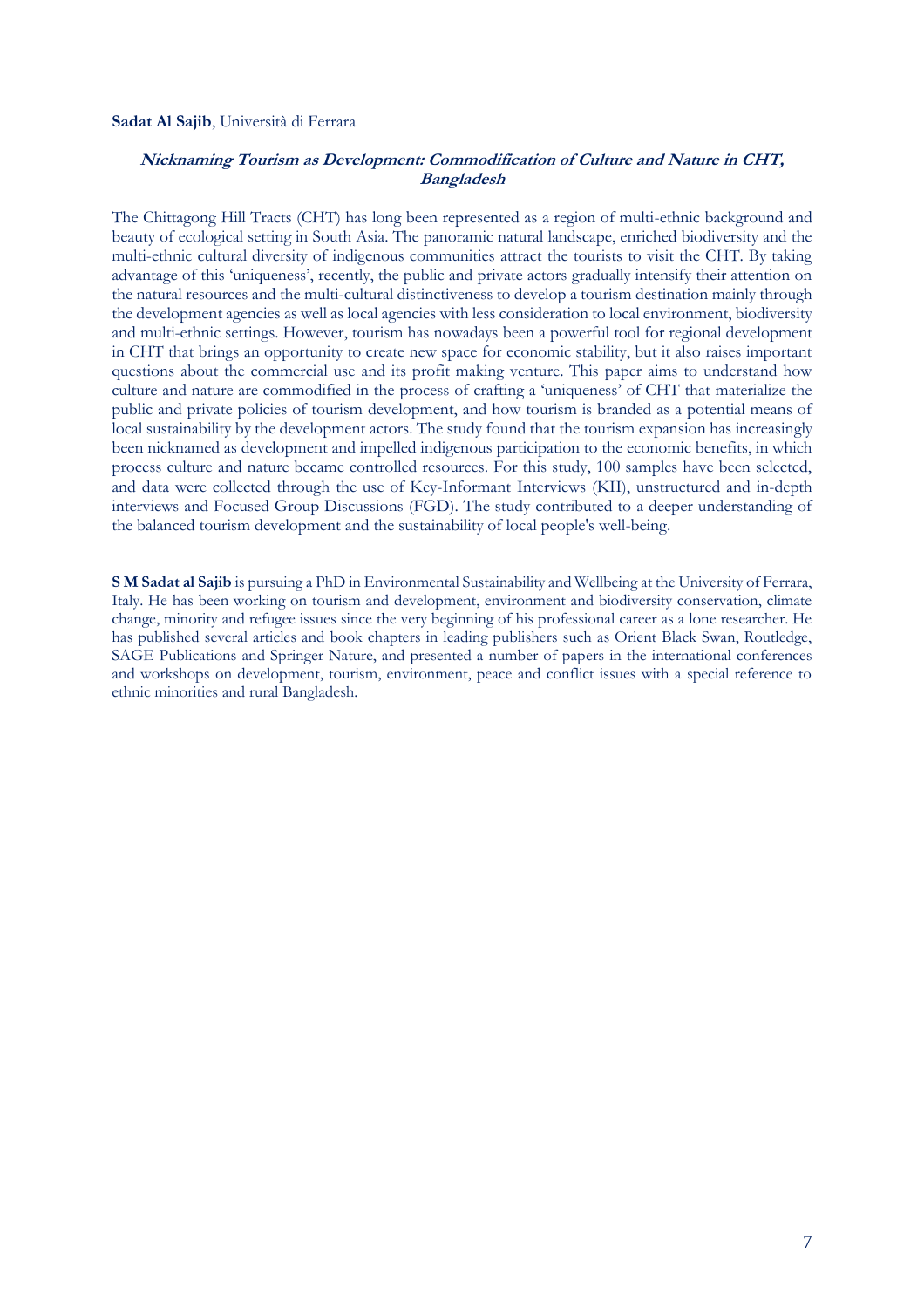#### **Maria Cristina Caimotto**, Università di Torino

# <span id="page-9-0"></span>**New narratives of well-being: everyday cycling**

The promotion of cycling as a solution to many of the problems affecting life in cities is increasingly present both as an academic object of study and in public debate and city planning. When surveying the academic publications that investigate ways of increasing cycling and removing the existing barriers, it is possible to observe how discourse-related observations are frequent and prominent but, at the same time, how the field of Cycling Mobility is yet to become an object of study for Critical Discourse Studies (CDS). This investigation (Caimotto 2020) brings together two different fields that have rarely met before in academic literature and does so within the framework of Ecolinguistics. As Stibbe (2014, 217) explains, Ecolinguistics consists in "questioning the stories that underpin our current unsustainable civilisation, exposing those stories that are clearly not working, that are leading to ecological destruction and social injustice, and finding new stories that work better in the conditions of the world that we face." The investigation analyses texts in which cycling is promoted, and observes the kind of narratives employed. Inspired by the work of Lakoff (2010) about how we frame the environment and that of Mautner (2010) about marketisation, the study shows how the language we use, even when promoting active mobility, is deeply influenced by a marketrelated discourse and by "growthism" (Halliday 2001). At the same time, positive discourse analysis is employed, retrieving discourse strategies that work. The ultimate aim of this work is to contribute to the framing of cycling promotion as part of a narrative of well-being. This can prove beneficial both for the increase of cycling practice and the reframing of well-being as rooted in our bodies and our cherishing of life in all its forms.

#### *References*

- Caimotto, M. C. (2020, in press). *Discourses of Cycling, Road Users and Sustainability: an Ecolinguistic Investigation*. London: Palgrave MacMillan.
- Halliday, M. A. K. (2001). "New Ways of Meaning: The Challenge to Applied Linguistics". In A. Fill and P. Mühlhäusler (eds.) *The Ecolinguistics Reader: Language, Ecology and Environment* (175-202). London and New York: Continuum.
- Lakoff, G. (2010). "Why it Matters How We Frame the Environment", *Environmental Communication*, 4(1), 70-81.
- Mautner, G. (2010). *Language and the Market Society. Critical Reflections on Discourse and Dominance*. London: Routledge.
- Stibbe, A. (2014). "An ecolinguistic approach to critical discourse studies", *Critical Discourse Studies*, 11(1), 117-128.

**M. Cristina Caimotto** is Assistant Professor of English Linguistics and Translation at the University of Torino, Italy. Her research interests include political discourse and environmental discourse, with a focus on ideology. She is the author of *Discourses of Cycling, Road Users and Sustainability: an Ecolinguistic Investigation*, a study that searches for a positive new discourse that would inspire and encourage cycling as a habitual means of transport, rather than simply exposing ecologically destructive discourse. She is also a cycling advocate.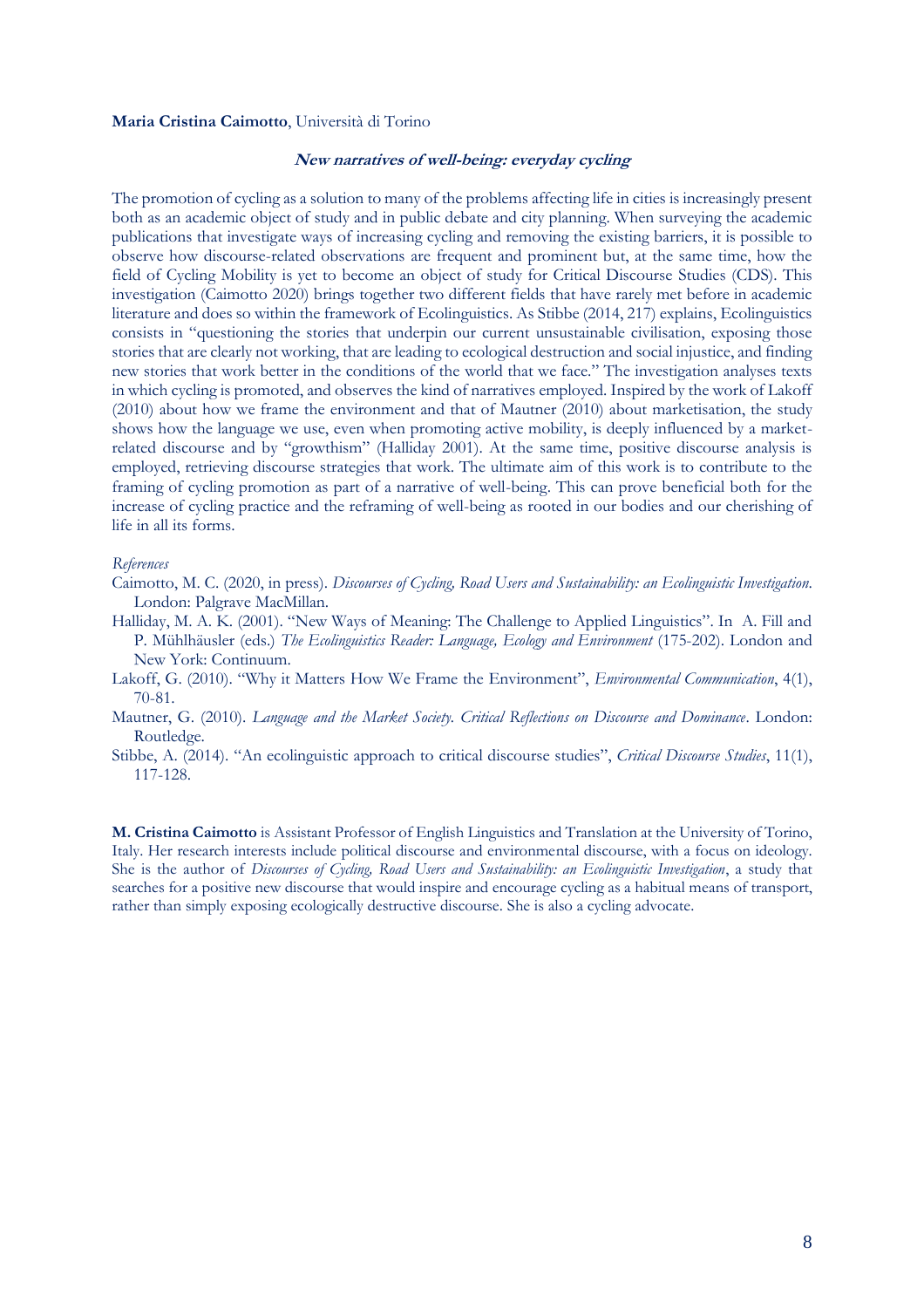#### <span id="page-10-0"></span>**Thuc Anh Cao Xuan**, Hanoi University, Vietnam, and University of Ferrara

# **Theatre in Vietnam as a Critique of the Environmental and Social Crisis**

Halfway through the 2010s, Vietnam started to face major environmental and social problems in the race for globalization. Vietnamese people have experienced a growing sense of anxiety and discomfort about the state of economy and started to realize that their priorities may include responding to wider environmental issues.

Since 2003 a special satirical comedy named Gặp nhau cuối năm, literally meaning Year-End Gathering, also known as Táo Quân, has aired on the Vietnamese television. The show is a re-writing of the legend of the Kitchen Gods, three imaginary figures who supervise and give an account of every household to the Jade Emperor, the ruler of the world. Featuring their annual report to the Emperor, the show praises the improvements and criticizing the problems throughout the year through satirical narratives and parodic songs. Very popular among viewers for its hilariousness, the show also urges reflection on the social and environmental crisis and occasional indifference of the Gods. Its success calls for a reevaluation of theatre as a form of art that stimulates social awareness by intersecting entertainment and critique.

This paper explores how the theatre can encourage people to develop critical thinking and take responsibility. It also assesses the use of satire and parody in Gặp nhau cuối năm, its effectiveness as a form of social critique entwining global and local concerns, the ways in which the TV can shape public opinion in Vietnam, and the people's response to unsettling topics involving micro and macro levels of comprehension.

**Thuc Anh Cao Xuan** is now teaching at English Department, Hanoi University, where she specializes in English communication skill training for first and second year students. Anh is also a PhD candidate in Human Sciences at the University of Ferrara. Her research interest includes student's autonomy, sustainable education, and English literature, especially fantasy English literature of the 20th century. She has done some studies on the influences of culture on movie subtitle translation, students' autonomy in a research skill training course, and most recently, on the role of British fantasy literature of the 20<sup>th</sup> century on English majored students' language competence and critical thinking.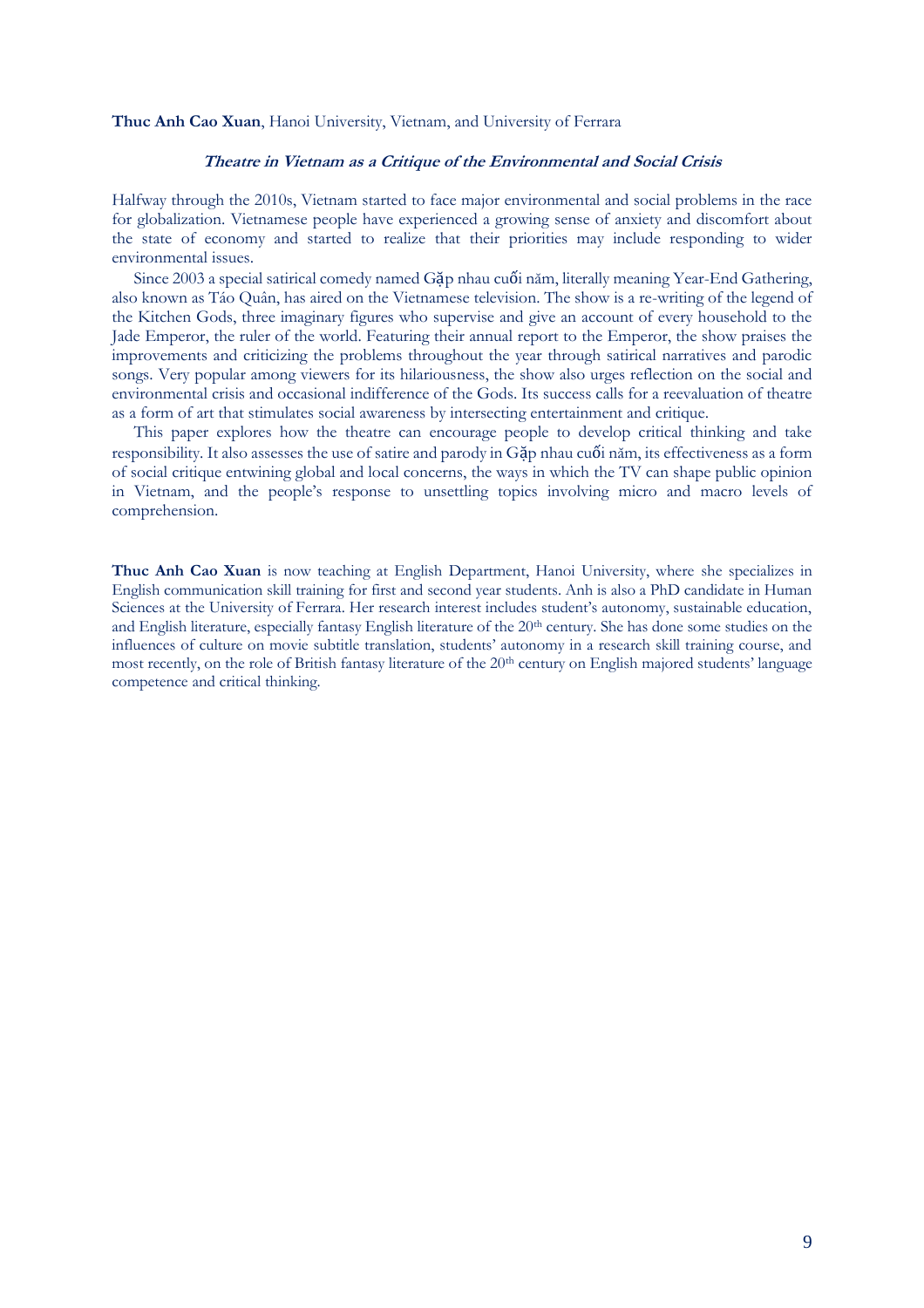# <span id="page-11-0"></span>**Ilenia Casmiri**, Università di Ferrara

# **Climate Narratives: The Postlapsarian Shape of Humans and Cities**

For many decades, climate change was strictly considered a scientific concern, to which the Humanities could not significantly contribute. Nevertheless, the accuracy of numbers and mathematical models has spread awareness in limited geographic and social groups by providing quantitative analysis of the current and future esteem of the damages of cGlimate change but has neglected language, narration and alternative approaches to sustainability in the process. The humanities have given voice to contemporary ecological concerns through the genre of climate fiction or cli-fi and more specifically through the subgenre of postapocalyptic dystopia.

My research is aimed at examining the consequences of an anthropogenic disaster on two major ecological actors: humankind and the city. Postlapsarian societies influence both the individuals and the urban environment, altering the relationships between the two. Contemporary British authors Maggie Gee in *The Ice People* (1998) and Sarah Hall in *The Carhullan Army* (2007) exhibit deep environmentalist preoccupation in their novums, or fictional worlds. Some of the most controversial topics of our times are confronted in both books, including excessive reliance on technology, fertility, feminism, and contemporary reverberations of totalitarian political regimes. When cities and communities, individuals and buildings are confronted with risk, not always do resilience and adaptation spell evolution. On the contrary, the return to a primordial state of humanity seems to be the most popular outcome in contemporary dystopian literature. If the lack of bottom-up initiatives contrasting inadequate economic and political forces are responsible for mutating the city into a verbatim apocalyptic scenario, the most feared tragedy – almost unescapable, lies in the subsequent loss of identity of the characters as a reaction to social fragmentation and ethical dilemmas.

Regardless of how bleak the outcome may look, dystopia stimulates environmental concern and awareness when it does not take shelter behind hope, nor feed upon the cynical nihilism that would want an apocalyptic event to be the end of our species: their focus is on tireless activism and adaptive efforts.

**Ilenia Vittoria Casmiri** is a Ph.D. Candidate in the Environmental Sustainability and Wellbeing PhD course at University of Ferrara, Italy. In 2019 she graduated at University of Ferrara with a thesis on the literary representations of the two bodies on the monarch in early modern age, with a focus on Elizabeth I. Her current research and interdisciplinary Ph.D. project addresses the interrelationship between human and non-human beings in a climate changed environment. The project explores how urban studies and literature can contribute to defining how the city shapes and is shaped by humans in reaction to climate crisis.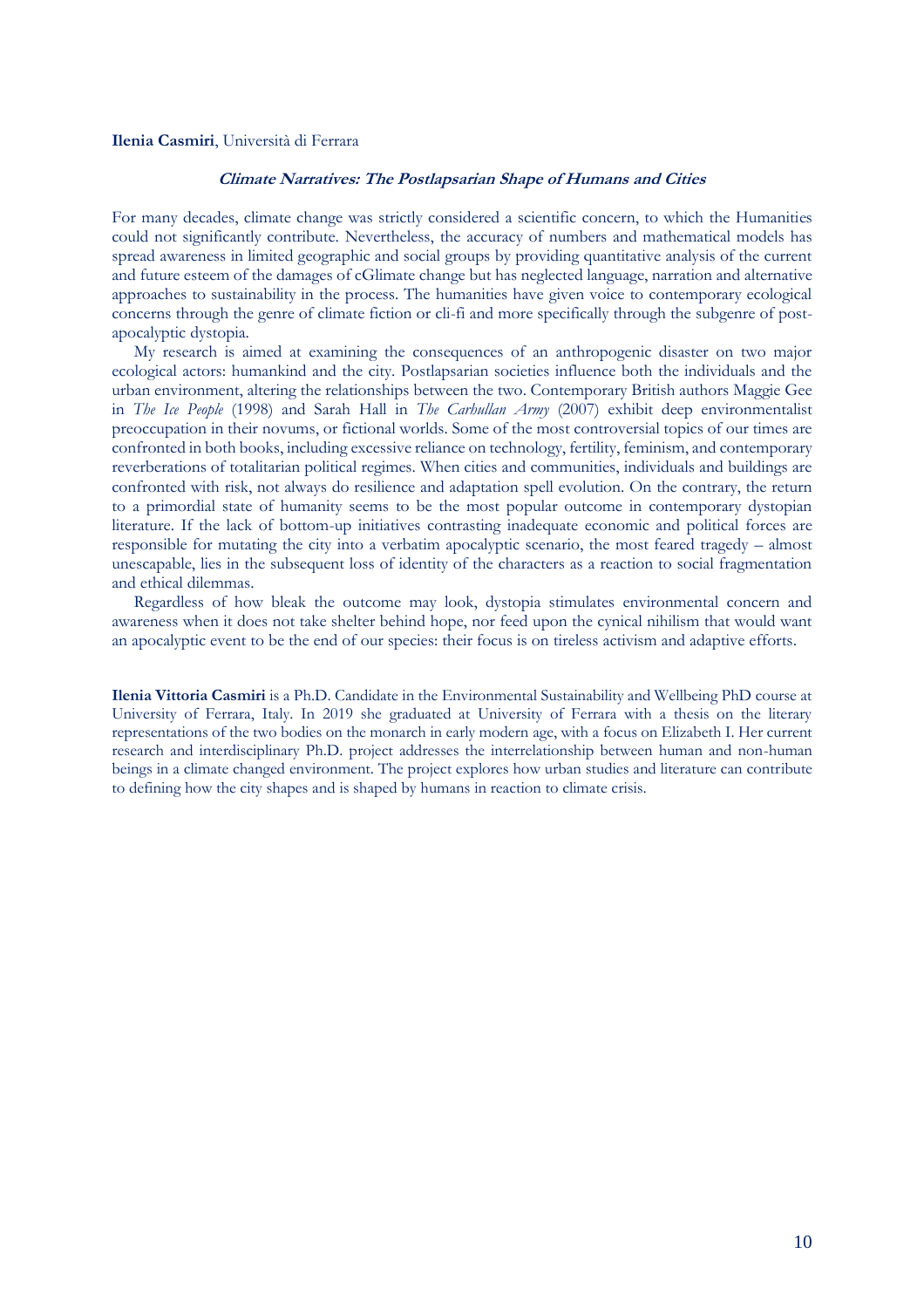# <span id="page-12-0"></span>**Richard Chapman**, Università di Ferrara

# **Sustaining Languages and the Language of Sustainability**

This paper attempts to tackle a number of connected philosophical questions regarding the role of language in the debate surrounding sustainability. One of the most obvious effects of globalisation and our current ecological crisis is the disappearance of languages and the impoverishment of our linguistic resources. The paper initially contrasts the experience and nature of biological and linguistic extinction in order to better understand the effects of language death on sustainability. The paper then moves to examining the disempowering effects of predominant discourses and truncated repertoires in what is largely monolingual behaviour, with particular reference to current crises and attempts to alleviate them. Language teaching and practices are analysed with a focus on the opposition of neoliberal globalising tendencies and policy on the one hand, and the actuality of the complexities of localised understanding on the other. It is suggested that sustainable policy and practice requires sustainable linguistic means and uses, and will be informed by deeper, more detailed debate, rather than searching for sweeping solutions. The paper proposes a renewed approach to language policies regarding learning, teaching, testing and governance that are non-exploitative but, at the same time, respect the requirements of meritocratic values. The importance of receptive skills in (inter-)cultural interactions and the role of languages in the appreciation of truth values is also underlined.

**Richard Chapman** is Researcher and Lecturer in English Language in the Department of Human Sciences at the University of Ferrara, Italy. A first degree in history from Cambridge University gives a cultural and anthropological flavour to his linguistic research, while extensive experience in teacher training results in a pragmatic bent in his approach to language. Publications include numerous course-books for English language learners (both teenagers and adults) and studies reflecting interest in developments in the language from a sociolinguistic, textual and pragmatic point of view. Language testing is another area of research interest, involving participation in the development of regional examinations for the certification of language teachers in Italy, and the theoretical and practical evaluation of current language tests. Recent publications include work on computer-assisted language research and the possible roles of English as a Lingua Franca.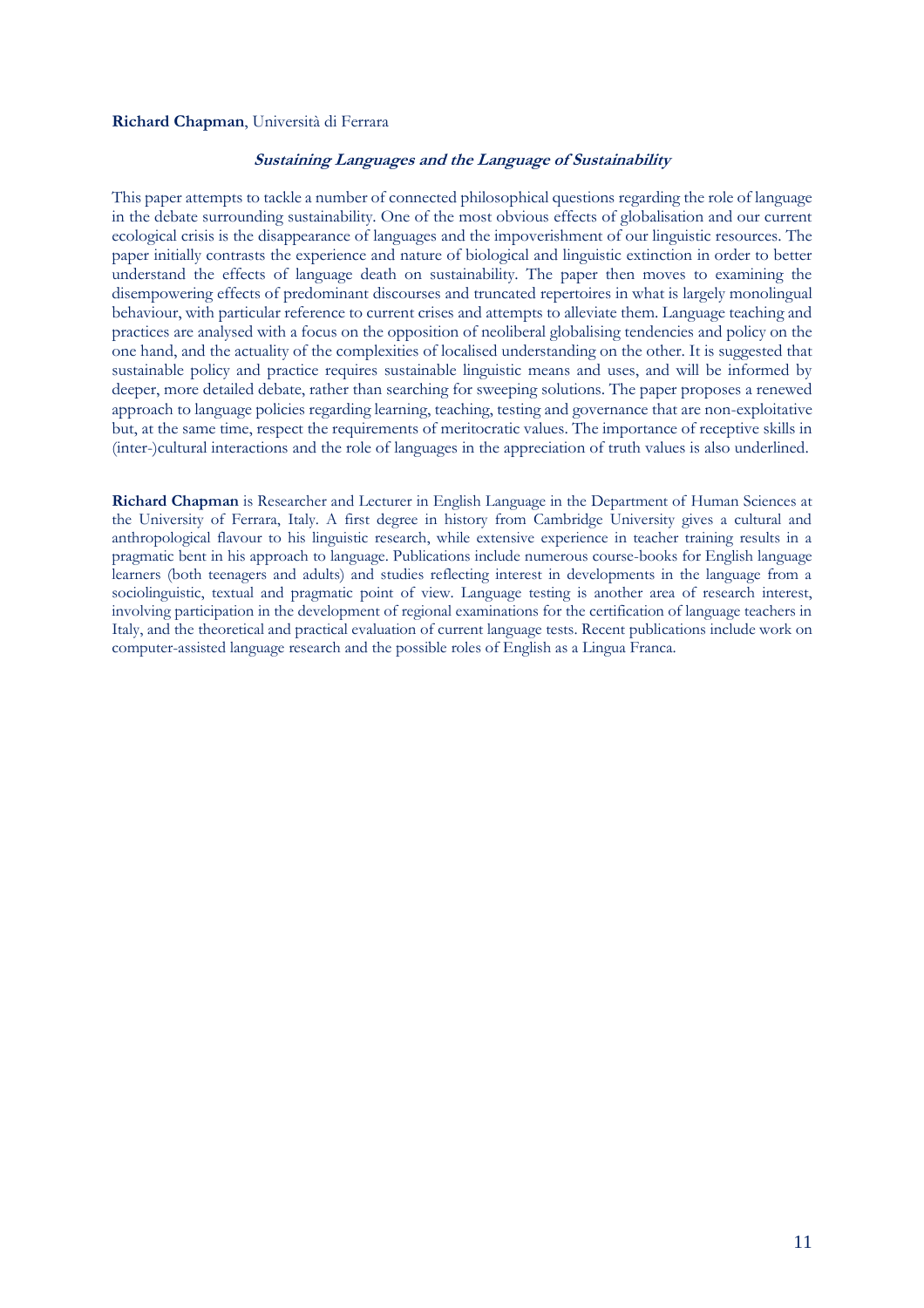# <span id="page-13-0"></span>**Georgina Cooper**, Green Eyes of Ecology - Social Enterprise

# **Rewilding Dorian Gray**

Green Eyes of Ecology is a social enterprise that adapts old literature canons by using ecocriticism as a writing development tool to create 'Ecoscripts', creating and exploring for a healthier planet combining Ecocriticism with Ecotourism for effective ecology.

Our beloved planet is being destroyed, and our narratives have always been what has driven the ecology. The study of ecocriticism stipulates political issues, unveiling the hidden nature within the social phenomena. Let us listen to the ecology of the past and present, to save our future. Carefully criticise and construct writing, to equally welcome the nature back.

Every script purchased, will help an ecological enterprise stay in business. Every show watched, will contribute to a better understanding of the planet. For every ecological enterprise staying in business, a healthier and active community will be retained.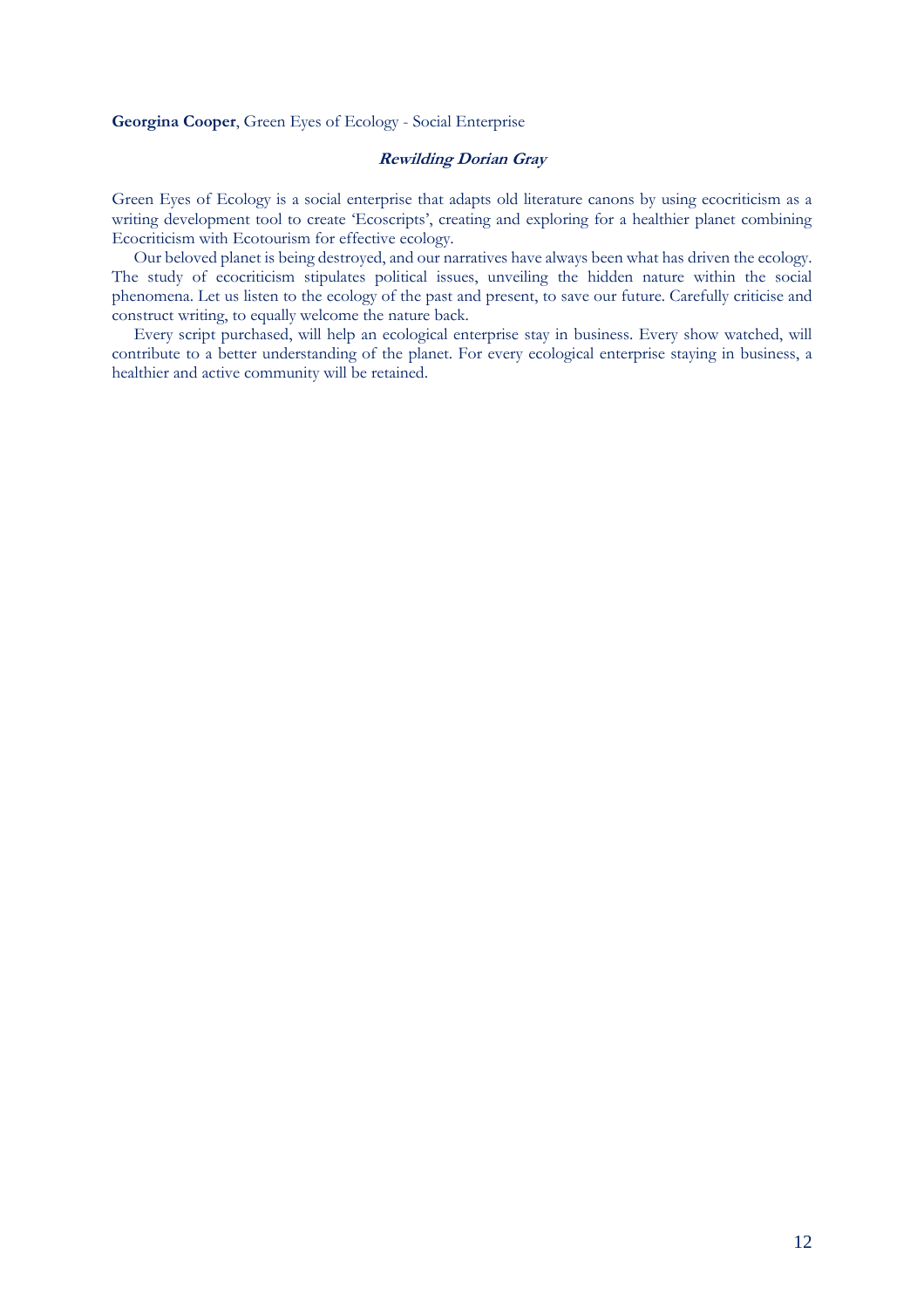#### **Stefania D'Avanzo**, Università della Campania 'Luigi Vanvitelli' - Caserta

# <span id="page-14-0"></span>**The 'Green side' of technology: multinational technology companies' commitment to environmental sustainability**

Multinational technology companies have been strongly criticized in the past due to their lack of commitment to environmental protection. In 2011, Chinese green groups accused APPLE Inc. of pollution problems related to its supply chains in China. As reported by the Guardian 'According to "Apple's Supplier Responsibility 2011 Progress Report", many suppliers were found to be in severe breach of environmental laws'. More recently, Microsoft has been encouraged to do more from an environmental perspective. As can be read on the BBC website, "While there is a lot to celebrate in Microsoft's announcement, a gaping hole remains unaddressed: Microsoft's expanding efforts to help fossil fuel companies drill more oil and gas with machine-learning and other AI technologies". Starting from these assumptions, the study is aimed at investigating commitment by companies to the adoption of environmental safeguard policies. The corpus will include reports and websites (eg. Sustainability section) of multinational technology companies (e.g. Apple, Huawei, Microsoft, etc). The study will start from the controversial debate deriving from the definition of 'sustainability' itself. In the introduction to Workshop on Urban Sustainability (200, 1), it was asserted that the concept is 'laden with so many definitions that it risks plunging into meaningless, at best, and becoming a catchphrase for demagogy, at worst'. Thus, thanks to studies from CDA (Fairclough and Wodak 2007, Fairclough 2007, Van Dijk 2008, 2009) the work will attempt to focus on rhetorical strategies adopted by the companies to communicate their own 'definition' of sustainability in terms of attention and commitment towards environmental protection.

#### *References*

Xiaoping, X (2011) 'Apple wakes up to Chinese pollution concerns', *The Guardian*, 4 October, <https://www.theguardian.com/environment/2011/oct/04/apple-chinese-pollution-concerns><br>icrosoft makes "carbon negative" pledge', BBC News, 16 January

'Microsoft makes "carbon negative" pledge', BBC News, 16 January 2020, https://www.bbc.com/news/technology-51133811

**Stefania D'Avanzo** is a researcher (RtdB) at University of Campania 'L. Vanvitelli' – English Language and Translation. She obtained a PhD in English for special Purposes from University of Naples 'Federico II'. Her main research interests are about Corporate Discourse, Promotional Discourse and Tourism discourse. In the past, she investigated institutional, legal and popularization discourse. Methodology and theoretical approaches include, among others, Corpus Based Approach, Multimodality, Critical Discourse Analysis. She has been a member of some relevant national projects (COFIN Prin Project; F.A.R.O Project) promoted by the University of Naples 'Federico II'.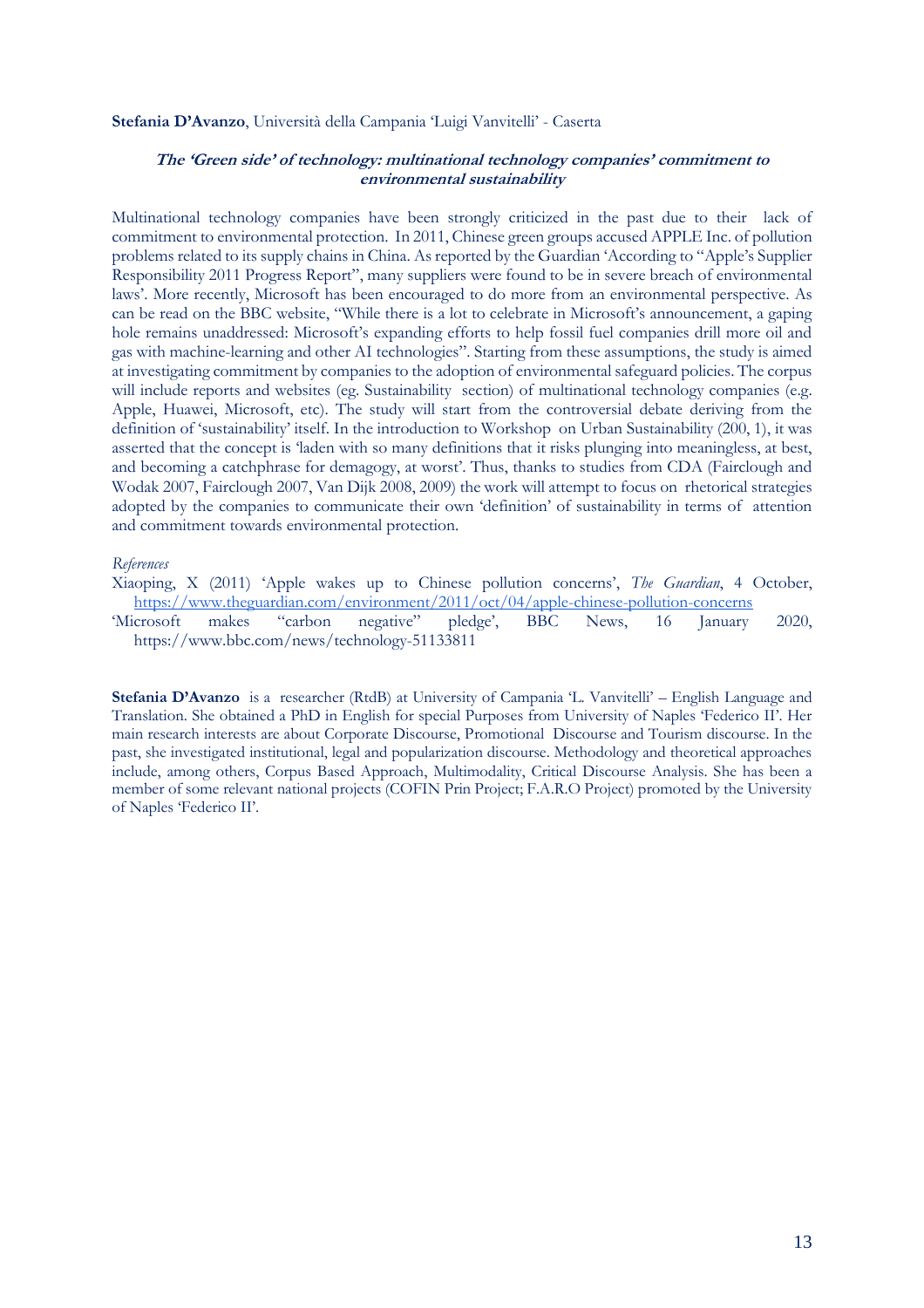#### <span id="page-15-0"></span>**Erika De Vivo**, Università di Torino

# **Ecology, environmental crisis and uncertain futures: narratives of resilience in a post-apocalyptic scenario at the Sami indigenous festival Márkomeannu**

My contribution aims at providing an analysis of the 2018 edition of the Sami festival Márkomeannu (Gállogieddi, Norland, Norway). The Sami are the only People recognized as indigenous in Europe. Sápmi, their ancestral homeland, stretches across four nation states: Norway, Sweden, Finland and Russia. Sami festivals are significant cultural events that bring together Sami people from all over Fennoscandinavia. In addition, Norwegians and foreigners attend these events. These festivals are platforms that epitomize and influence contemporary Sami cultures. The aim of this contribution is to show how the environmental concerns, that are often discussed in Sami circles, emerge as both topics of discussion and elements of performative arts during Sami festivals. In order to do so, this paper will explore the concept – and its enactment – of the 2018 edition of Márkomeannu.

Merging together fiction and reality, the festival was set 100 years in the future. The caption of the homepage of the 2018 Márkomeannu edition read: "100 years have passed, and the Earth is caught in unavoidable darkness. The year is 2118 and the World is about to collapse in power struggle, nuclear war, colonization and environmental crises". This concept, enhanced on the festival site through the scenography and though performances, referred to a dystopian future where nature and the environment had almost completely broken down due to human actions. This narrative device allowed the organizers to depict a possible future in order to promote ecological awareness, as well as respect of human rights and peace. Different elements such as the horror of a nuclear conflict, anxiety about human rights violations and ecological disasters make up a post-apocalyptic scenario that is actually a denouncement of contemporary environmental malpractices.

Since its origins, Márkomeannu has had strong political overtones and the depiction of a potential ecological crisis is in line with this political engagement of the festival and reflects wide concerns, in Sami milieus, over environment and its endangerment. For this reason, the analysis of the 2018 Markomeannu enables a reflection on wider debates within Sami communities over Nordic Nation states' environmental attitudes.

**Erika De Vivo** is a PhD student (3rd year) in Cultural Anthropology at the University of Torino. She is also a visiting PhD student at SESAM the Centre for Sami Studies at UiT University of Tromsø. She has carried out 13 months of fieldwork research on the Norwegian side of Sapmi (in Troms, Nordland and Finnmark Counties). Her PhD research revolves around Sami festivals as expressions of local indigenous identities. She is interested in Sami non-Christian worldviews and in the relationship between human and non-human beings. Other topics she is covering in her PhD thesis are Sami history embedded in place-names, the importance of Sami museums in conserving Sami history and values as well as the dialogical relation between museums and Sami festivals.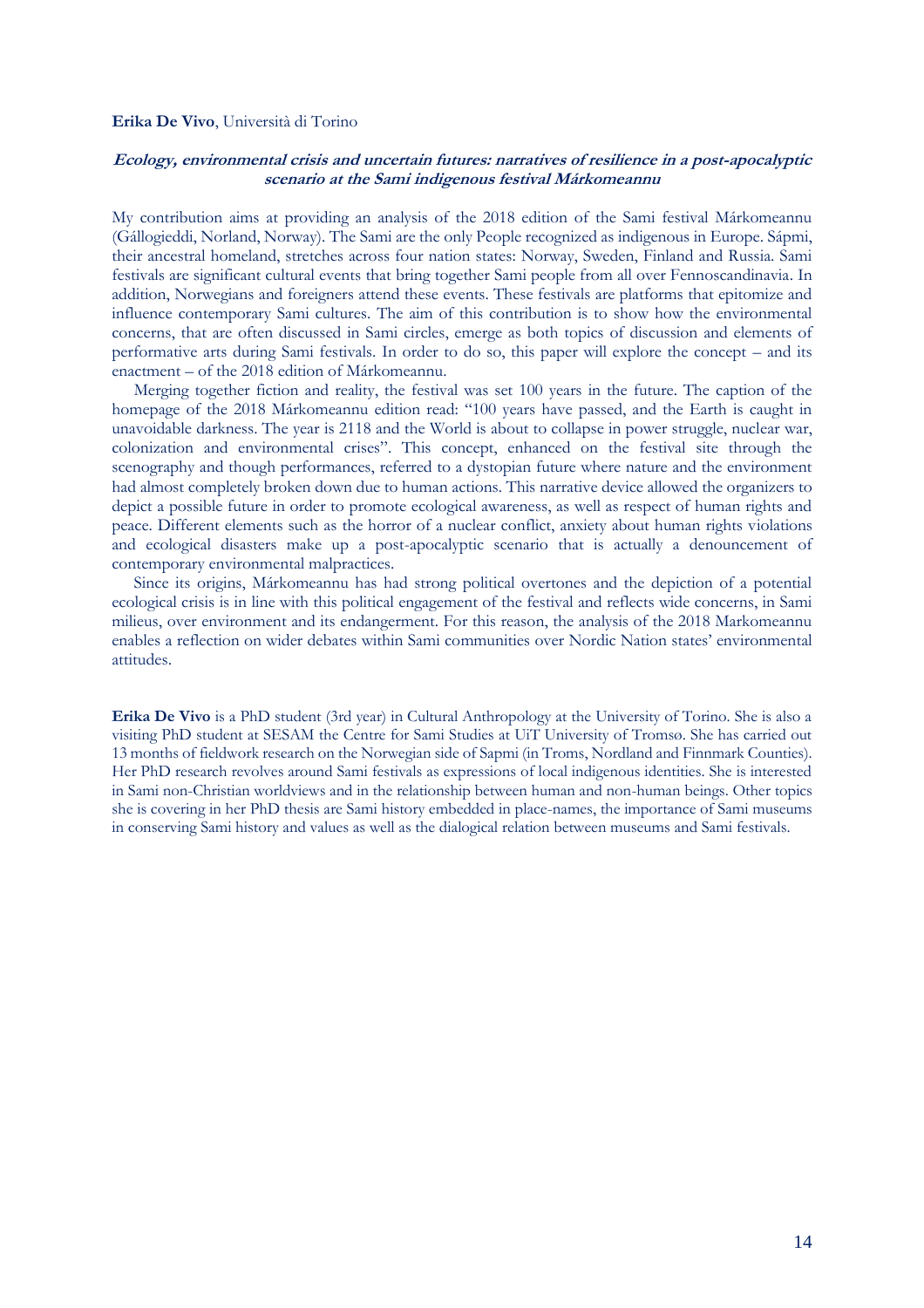#### **Laura Diamanti**, Università degli Studi di Cassino e del Lazio meridionale

# <span id="page-16-0"></span>**Eco-translation: raising ecolinguistic awareness in translating food in EFL context**

Delimiting the field of ecolinguistics studies, Arran Stibbe examines various ecolinguistic perspectives by stressing their "ecological dimensions as well as social ones". Stibbe also focuses on the role of the ecolinguist and the need s/he has to look into "the wide range of philosophies" as resulting from "their own experience of human communities and the natural world" and to endeavour to forge "their own ecosophy" by coalescing "a scientific understanding" of the relation between the different organisms and "an ethical framework" (Stibbe, 2014: 119-121).

By offering a link between ecolinguistics and eco-translation studies, Philippe Lynes argues that for its "ethics of reading" translation may be "closely aligned with a concept of ecolinguistics and environmental ethics as ecological literacy". This entails the development of an "ecosystemic translation" which concerns on the one hand "the ecology of translation" utilised in the analysis of languages taking account of their historical and social background, and on the other hand "the translation of ecology" whereby linguistic patterns are translated from an ecological perspective "through a foreignizing and minoritizing of dominant conceptual schemes" (2012: 5-6). Lynes epitomises Peter Mühlhäusler's 'ecological theory of language maintenance' in upholding the "complex ecological support system" of languages that need to be based on aspects including "other languages from which they can borrow, internal dialect variation, territory, language-centred cultural practices, natural boundaries, optimum size of a population of speakers, metalinguistic belief systems" and others (1996: 276). According to Mühlhäusler features entailing "language ownership, cultural practices, speakers' lifestyles, settlement patterns, speakers' physical and spiritual well-being" are essential ingredients for a language to subsist, as these constitute its ecological support system, along with "their functional relationship with other languages" (Mühlhäusler 1996: 322- 323). In this respect, as Michael Cronin explains, translation is 'made to connect ideas' (2017: 1) and an issue to be foregrounded in translation concerns the "ecological vulnerability" of the world. Thus, translation needs to be looked at as an 'interdiscipline' observing "a changing disciplinary environment" (Cronin, 2017: 5) by operating "as 'craft'" (Cronin, 2017: 6).

On such premise, in this contribution it is aimed to focus on how to raise awareness of the translation issues in EFL context, by re-thinking the translation process, in reconsidering the source-text and the targettext languages and cultures involved, which should aim at "a post-anthropocentric relationship to the world, vital for any notion of ecological survival" (Cronin 2017: 5). In particular, the field of food translation is here discussed in its "mutability, commensurability and identity", insofar as these symbolise the paradigm of the paradox according to which "it is the untranslatability of the food or drink item which becomes the very condition of its translatability" (Cronin 2017: 48).

#### *References*

Cronin, M. (2017). *Eco-translation, Translation and Ecology in the Age of the Anthropocene*. London and New York: Routledge.

Lynes, P. (2012). "Ecologies of Translation, Translations of Ecologies: Between Ecolinguistics and Translation Studies", *The Ecolinguistics Association*, www.ecoling.net/articles, February 2013.

Mühlhäusler, P. (1996). *Linguistic ecology Language change and linguistic imperialism in the Pacific region*. London and New York: Routledge.

Stibbe, A. (2014). "An Ecolinguistic Approach to Critical Discourse Studies", *Critical Discourse Studies*, 11(1), 117-128.

**Laura Diamanti** holds a PhD in General and Historical Linguistics and of Modern Languages (University Guglielmo Marconi of Rome) with a dissertation on "A Longitudinal Corpus of L1 Italian and L2 English Argumentative Essays", and a PhD in Applied Linguistics (University of Macerata). She has been carrying out her research in English textual linguistics, corpora linguistics, literary and pedagogical translation. She has been collaborating with TECNAL (Laboratorio di Tecnologia, Narrativa e Analisi del Linguaggio) of the Department of Human Sciences, Society and Health of the University of Cassino and Southern Lazio, wherein she has been teaching English Language at the 1st Cycle Degree in Modern Languages and Literatures. She has also been collaborating in the research "The language of Ecology and Environmentalism in late Victorian Narrative" in the Department of Modern Languages, Literatures and Cultures of the University Gabriele D'Annunzio of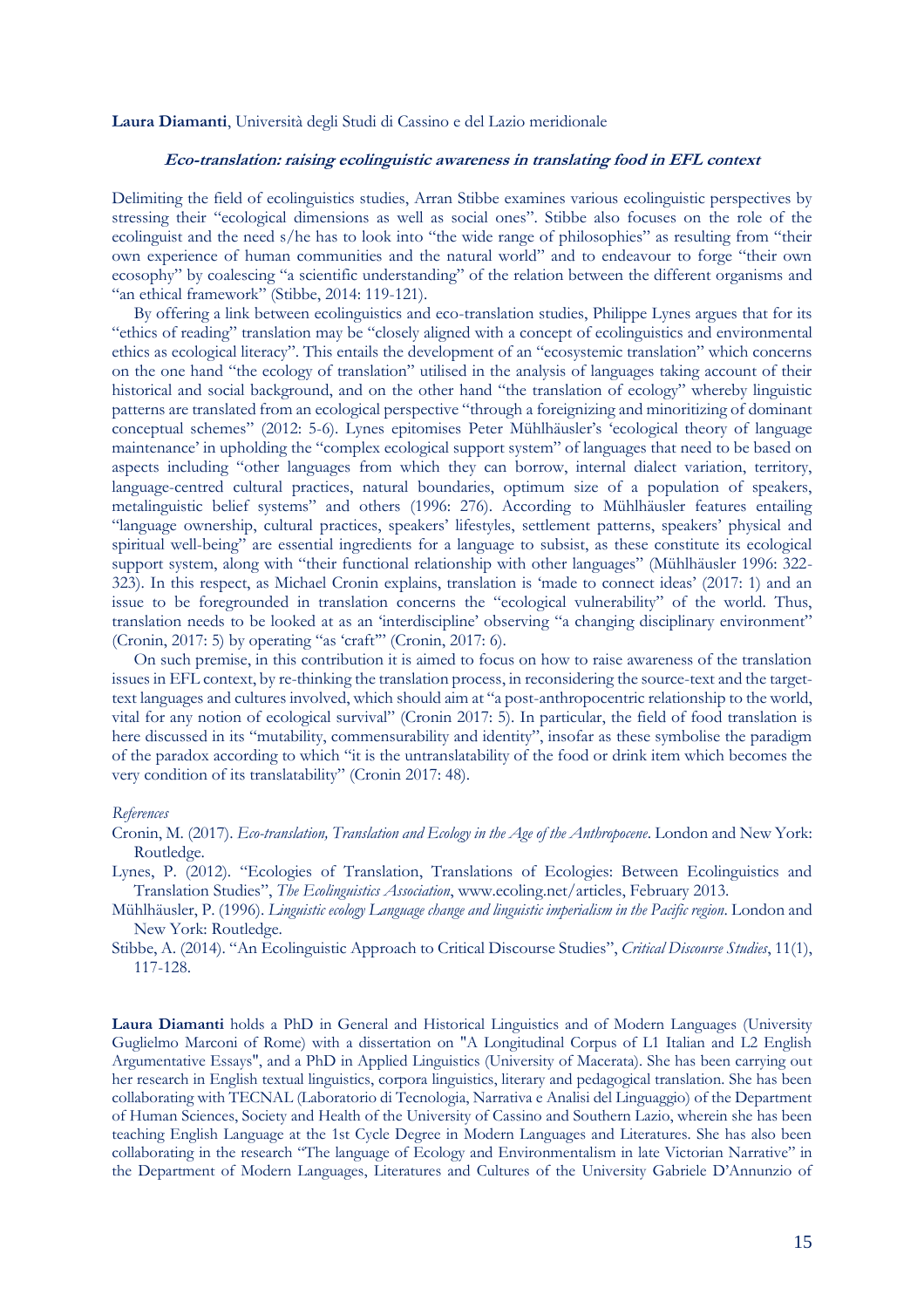Chieti-Pescara, wherein she has been teaching English Language at the 1st Cycle Degree in Foreign Languages and Literatures Cl. 11.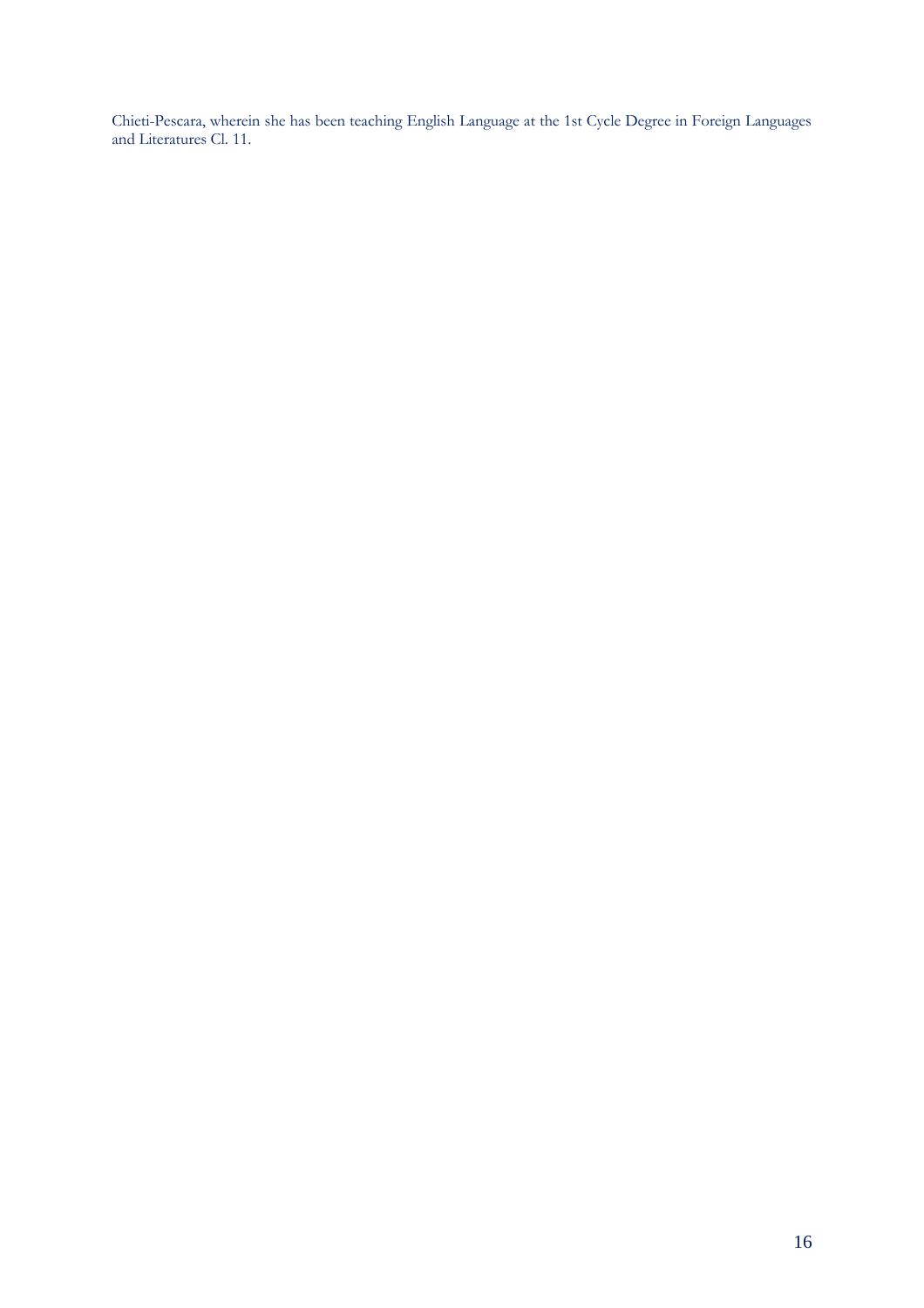#### <span id="page-18-0"></span>**Ilaria Dibattista**, Università di Ferrara

# **Building a Collective Ecological Identity: A Focus on Italy**

In 1991 ASSIRM was established in Italy to bring together firms specializing in market and social research and opinion polls. In 2019 ASSIRM launched an Observatory on Sustainability (Osservatorio sulla Sostenibilità) with the goal of monitoring the sensitivity and commitment of citizens and firms to environmental, social, and economic sustainability. In comparison with the first 2019 report, the one dating to 2020 shows a deeper awareness towards environmental issues, but also dissatisfaction about the perceived interest and commitment of society towards these topics, probably due to the high expectations raised by Fridays for Future and other recent environmental movements. Indeed Italian perceptions are reflecting reality: the ISTAT (2019) report on Sustainable Development Goals shows that factual progress is not enough to reach the objectives set by Agenda 2030.

Hilgartner and Bosk's "The Rise and Fall of Social Problems" (1988) offers an insight into the mismatch between public opinion and action. Treating the environmental crisis as a social problem, their model suggests that public attention towards certain social issues depends on interconnected public arenas (such as media) that produce a feedback effect boosting the social problem. Its magnitude is tied to the finite carrying capacities of public arenas, to the competition among them, and to the need for sustained drama to attract consumers. From this point of view, it transpires that public opinion on a social problem is not necessarily related to and does not engender collective action. However, according to Schudson (1989), the resonance of a certain cultural object is fundamental to its becoming part of the culture of a given community.

In this paper, how public opinion can help build a collective ecological identity will be investigated first theoretically and then through the results of qualitative research, with the aim to observe how awareness can prompt action and to assess whether effective progress towards the SDGs is being made.

#### *References*

ASSIRM (2020). Sustainability: fashionable trend or real concern for Italian consumers?, Centro Studi ASSIRM, Milano.

Hilgartner, S., & Bosk, C. (1988). "The Rise and Fall of Social Problems: A Public Arenas Model". American Journal of Sociology, 94(1), 53-78.

ISTAT (2019). 2019 SDGs REPORT, Statistical Information for 2030 Agenda in Italy,

Schudson, M. (1989). "How Culture Works: Perspectives from Media Studies on the Efficacy of Symbols". *Theory and Society*, 18(2), 153-180.

**Ilaria Dibattista** is a PhD student in Environmental Sustainability and Wellbeing (University of Ferrara), carrying on research projects on education, culture, communication and management. Graduated in languages and economics (BA, Linguistic Sciences, Unicatt, Milan) and corporate and public communication (MSc, Political Sciences, University of Bologna), she wrote two thesis on environmental communication and circular economy. Her main academic purpose is to understand the linkage between awareness and behavioral change, in order to contribute to the reforming of the current "non-empowering" educational system. Her research interest revolves generically around leveling social inequalities and finding the drivers to an equal and just global society.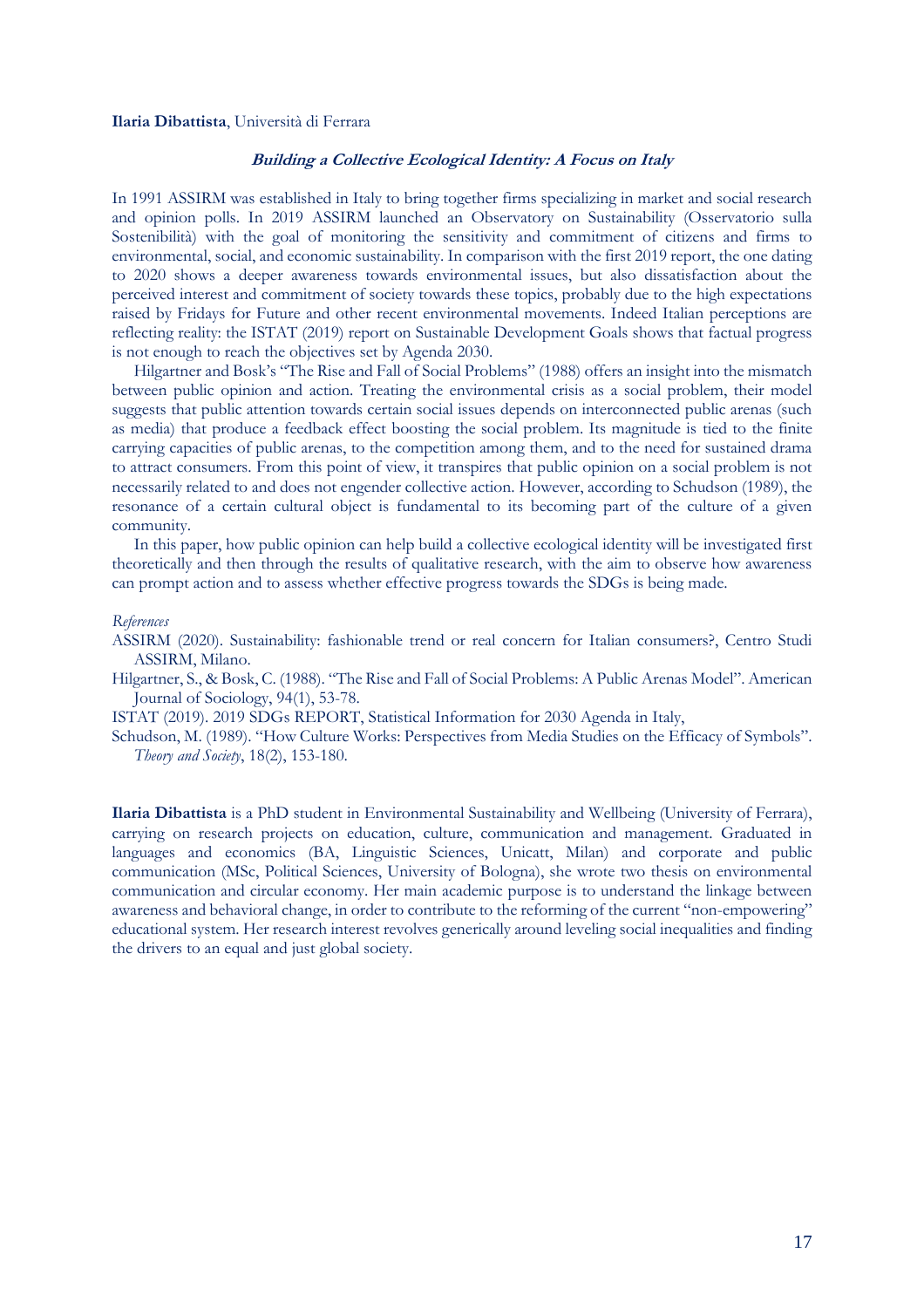#### <span id="page-19-0"></span>**Eleonora Federici**, Università di Ferrara

#### **Why Ecofeminism Matters**

Ecofeminism is a widely encompassing ideology, touching on subjects as diverse as nature-based religion; animal rights; women's rights; environmental worries about water, land, and air pollution; wildlife conservation; the oppression of Third World countries and peoples by Western industrialized nations. A major concern is the proposition that a society based on cooperation and balance rather than dominance and hierarchy is necessary for survival on this planet, ecofeminist scholars propose to think about a change in our perspective on communities based on a system of cooperation, ecology, and protection of planet Earth. They underline how there must be a interconnectedness of all things.

Ecofeminism emerged in the US context in the 70s and 80s from the intersections of feminist research and the various movements for social justice and environmental health. It is a framework that seeks to combine, re-examine and augment environmental and feminist movements.

Ecofeminism need to be intersectional and analyse the differences among women worldwide. Non-Western ecofeminist theories have widened and enriched the debate and opened a discussion on the necessity to fill the gap between theory and practice. My paper will focus on the importance of an inclusive, pluralistic and contextualised ecofeminism today related to concrete examples.

**Eleonora Federici** is Associate Professor of English Language and Translation Studies at the University of Ferrara, Italy. Her main areas of research are literary and LSP translation, LSP (especially the languages of tourism and advertising), Gender Studies and Feminist Utopias and Science Fiction. She has published widely on specialized translation, translation and gender, postcolonial translation, cultural representations in media, CDA in tourism and advertising texts. She has edited journals' monographic issues, the latest one with A. De Marco and A. Magnan Park "Language and Translation in the Pacific" for the *Journal of New Zealand and Pacific Studies* (2019). Among her books: *The Translator as Intercultural Mediator* (2006), *Translating Gender* (2011), *Bridging the Gap between Theory and Practice in Translation and Gender Studies* (2013 with V. Leonardi), *Quando la fantascienza è donna. Dalle utopie del XIX secolo all'età contemporanea* (2015), *Translation Theory and Practice Cultural Differences in Tourism and Advertising* (2018).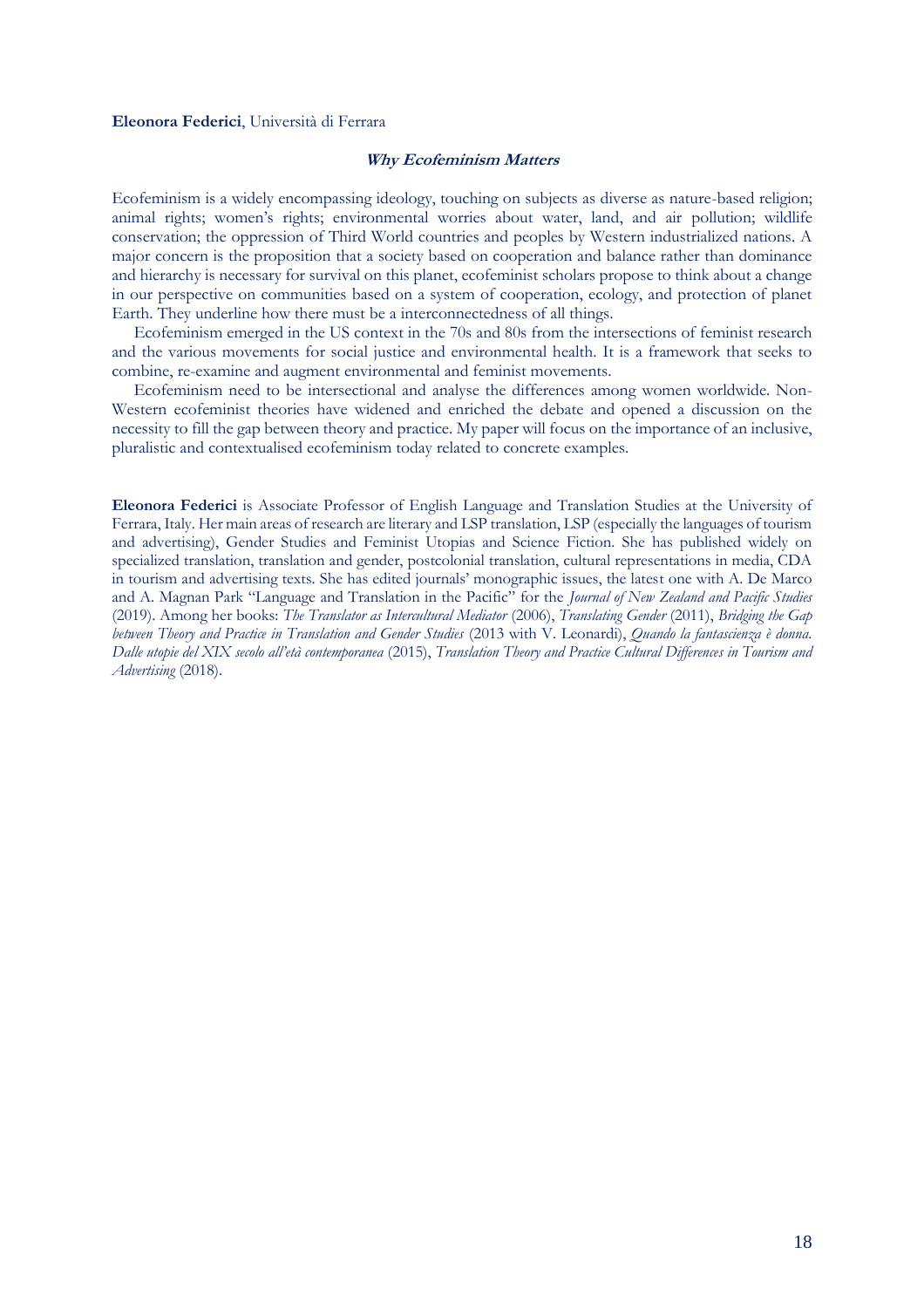#### <span id="page-20-0"></span>**Eleonora Fois**, Università di Cagliari

# **The cultural relevance of landscape metaphor: an ecostylistic analysis of the English translation of Grazia Deledda's La madre**

This contribution explores the impact of the translator's cultural framework on the translation of landscaperelated metaphor via a contrastive analysis of *La madre*, by the Sardinian Nobel Laureate in Literature Grazia Deledda, and its 1922 translation (*The Mother*) by Mary Steegman. Culture influences the vision of nature in providing distinct norms and ideologies about how people relate to others and the natural world. Deledda's language of space originated from a subjective perception, and so did her use of space-related metaphors. In translation, however, the negotiation of meaning involving landscape metaphors becomes more complex. The source author's subjective perception and individuality overlaps with the translator's subjectivity, which impacts on the target text with political and ideological consequences. Steegman's domesticating approach to the foreign landscape of Sardinia has been analysed in a previous study (Fois, forthcoming) which brought to light a distinct ideological approach to the peripheral culture.

This contribution, in fact, examines the metaphorical use of anthropomorphism as a textual embodiment of the symbolic relationship between landscape and cultural identity. It will be argued that the translator's interpretation can re-shape relationships and the target readers' understanding of that landscape. The analysis will be based on Conceptual Metaphor Theory (CMT) and Mandelblit's Cognitive Translation Hypothesis (1995). Ecostylistics will provide a further framework, to examine the patterns which uncover the translator's approach with regards to nature and landscape.

The objective is to verify whether or not a strong cultural trope such as anthropomorphism manages to keep its source-culture peculiarities; if and how the translation of metaphor influences the way the narrative world is presented to and consequently understood by the reader; if landscape and nature are among the variables which reveal different cultural frameworks and affect the identity of the TT.

**Eleonora Fois** is Ph.D. in Philological and Literary Studies and is currently a type A fixed-term researcher (RTD-A) in English Language and Translation at the University of Cagliari. Her research currently involves various aspects of translation: translation in ELT, ELT for translator training, news translation, and stage translation: her performative study on Italian translations of Shakespearean plays, 'Shakespeare tradotto', was published in 2018 by Carocci. She also published both nationally and internationally on Italian stage translations of contemporary playwrights, and on literary translation, with a specific focus on the cultural rendition of foreign landscape in the English translations of Grazia Deledda's novels.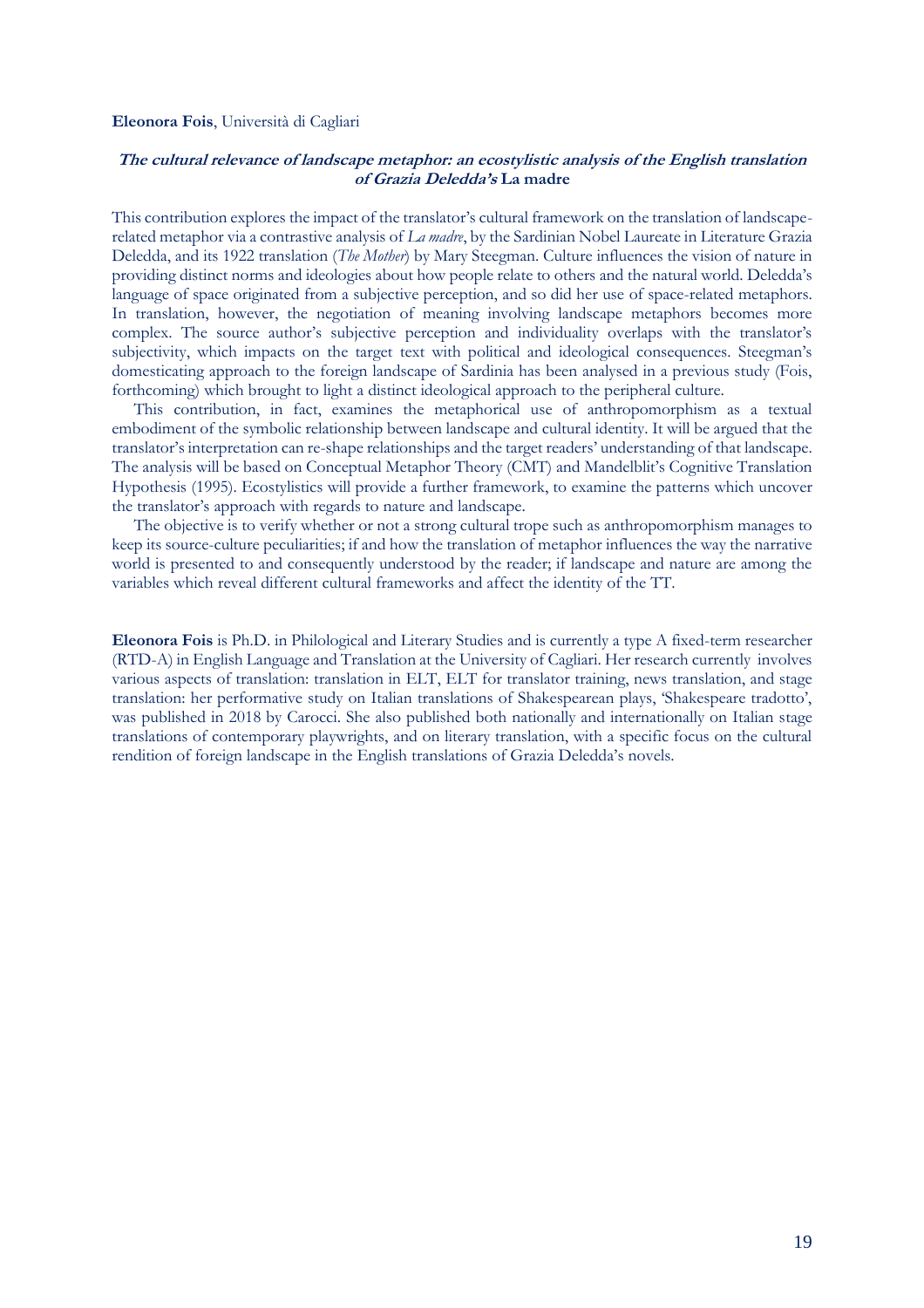#### <span id="page-21-0"></span>**Elisa Fortunato**, Università di Bari "Aldo Moro"

# **Aldous Huxley's Essays and the Politics of Ecology**

Aldous Huxley's fluid vocation has made his essays a reference point in modern literature (Lukàcs, 1910; Adorno, 1969). Short without being poems and always characterized by well-structured plot without being novels (Woolf, 1925), Huxley's essays writing has in fact become the 'frontier' of the XX and XXI century novel (in line with contemporary critical view of the genre, Pavel, 2003; Ercolino, 2014).

This paper focuses on a relatively less known interest of the author. It discusses Aldous Huxley's view on the relationship, and on the inherent tension, between technological development and exponential increase in human population, and the environmental transformation of the planet. Long before his contemporaries, the author believed that industrial civilization was transforming our planet and human nature as well (Dees, 2015). Huxley's commitment to imagine an ecologically sustainable form of civilization was, in my opinion, his most ground-breaking trait (Latouche, 2010). The paper also examines the relevance of this view on some important intellectual and political developments that find their roots in the late 1950s; the transformation of ecology from a mostly descriptive discipline to a modern science concerned with general principles and attracting significant public attention and the emergence of a truly global environmental movement.

In particular, in order to identify the backbone of Huxley's environmental thought, this paper takes under exam sixteen lectures given at the University of California Santa Barbara in 1959, and published only in 1978 in the volume *The Human Situation 1978*, and the two essays *The Double Crisis* and *The Politics of Ecology. The Question of Survival*, released respectively in 1948 and 1963 as "an occasional paper published by the Center for the Study of Democratic Institutions" in which Huxley develops this theme and utters his last word before dying.

**Elisa Fortunato** is research fellow in Language and Translation - English Language at the University of Bari. The main area of interest in her research is represented by the language of irony in XVIIIth century and the rhetoric of history in XVIIIth and XIXth centuries. She has published essays on classical sources of Gulliver's Travels, on the relationship between history and fiction in the English XIXth century, and on the Italian translation politics during the fascist regime ("But Men may construe things after their fashion. Julius Caesar during Fascism", 2018; "Translating Swift. Censorship and self-censorship during Fascism", forthcoming). She has translated the novel *History and Adventures of an Atom* by T.G. Smollett (2010), Orwell's *New Words* (2018) and Huxley's *Words and Behaviour* (2019) for the international Journal of Translation "Ticontre".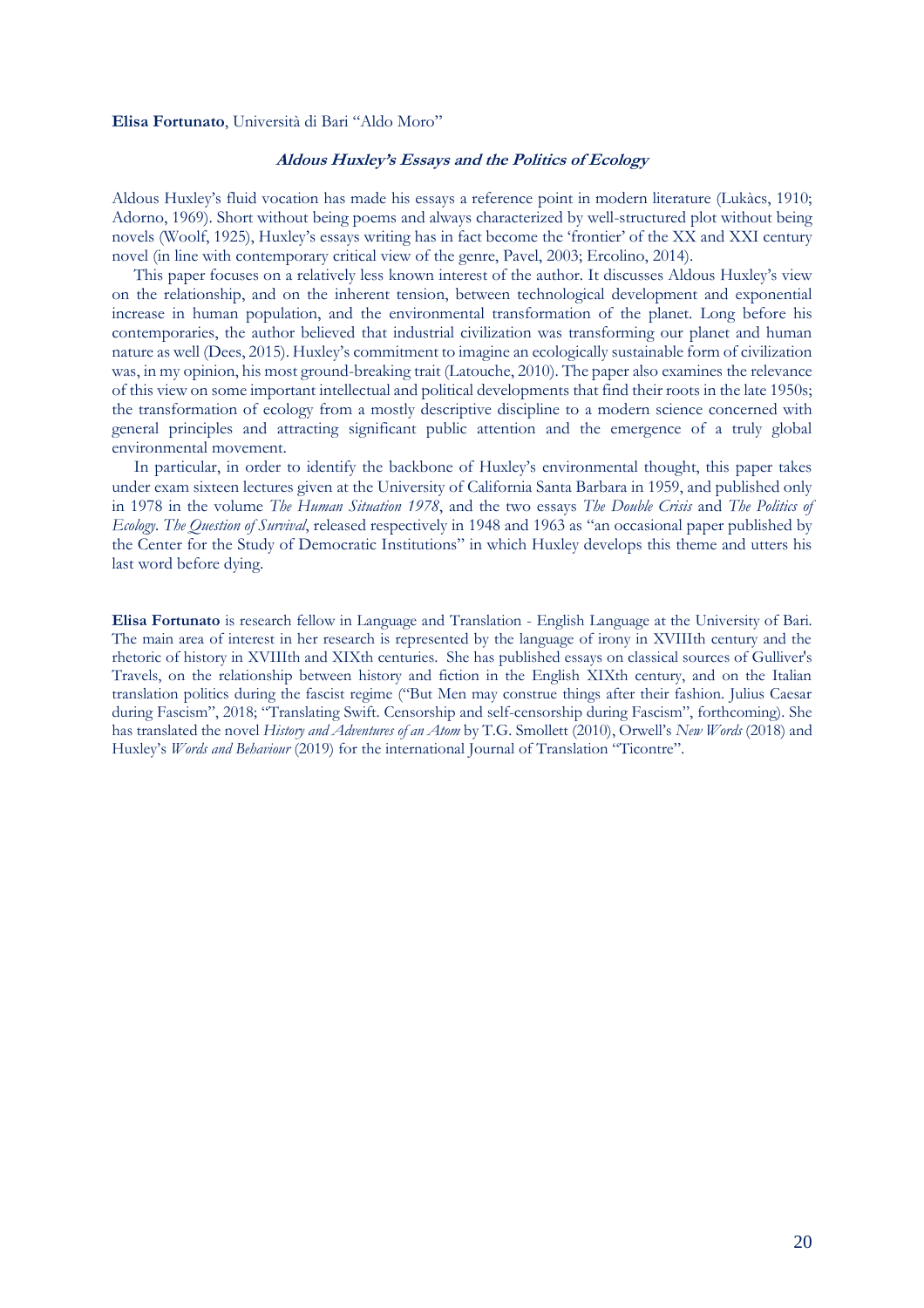#### **Sabrina Fusari**, Università di Bologna

# <span id="page-22-0"></span>**Meat eating and human health in animal rights discourse: a corpus-based investigation**

This paper expands on a corpus study (Fusari 2018, 2019 a and 2019b) of the discourse of meat eating in relation to science and welfare, both human and animal. Previous steps in this project have mainly concentrated on the discourse of meat eating and cancer, in the wake of the publication of a report in which the IARC (International Agency for Research on Cancer 2015) included red meat in its Group 2A (probably carcinogenic to humans) list, and processed meat in Group 1 (carcinogenic to humans). Using a specially built 384,491 words corpus of scientific articles, fully POS-tagged, and partially parsed using a systemic functional grammatical formalism, some of the main rhetorical strategies deployed in the dissemination and reception of new scientific knowledge in this area were identified and investigated from a systemic functional grammatical perspective, specifically in the domain of ideational (Halliday 1993) and interpersonal meaning (Martin & White 2005). The current step in this project builds on a comparison between the discursive construction of meat eating in science and in animal rights discourse: while this comparison had already been initiated in Fusari 2018, it has so far remained limited to one animal rights organization, PETA, and performed on a very small corpus (20,992 words), designed as a pilot project. The present contribution extends the focus to a wider range of organizations and texts, for a total of 103,495 words, to test the hypotheses made in the pilot project concerning the "high degree of intertextuality and register hybridity in the discursive construction of this scientific fact" (Fusari 2019a: 78) by nonprofit organizations. The findings confirm that animal rights organizations rely not only on more or less direct quotations of scientific sources, but also on typically scientific discursive features, to increase their credibility and to persuade people to embrace veganism.

#### *References*

- Fusari, S. (2018). "'Bacon wrapped cancer': the discursive construction of meat carcinogenicity". *Text & Talk*, 38, 291-316.
- Fusari, S. (2019a). "Does meat cause cancer? The discursive construction of meat carcinogenicity in a corpus of scientific texts". In A. Baldry, A. Loiacono, F. & Bianchi (eds). *Representing and redefining specialised knowledge: medical discourse* (71-92). Lecce: ESE Salento University Publishing.
- Fusari, S. (2019b). "Logically, we quite agree with the IARC': Negotiating interpersonal meaning in a corpus of scientific texts". In D. Banks & E. Di Martino (eds). *Specialized discourses and their readerships* (25-46). Singapore: Springer.
- Halliday, M.A.K. (1993). "Some grammatical problems in scientific English". In M. A. K. Halliday & J. R. Martin (eds). *Writing science: Literacy and discursive power* (76-94). London: Falmer Press.
- International Agency for Research on Cancer (2015). "Carcinogenicity of consumption of red and processed meat". *Lancet Oncology* 16, 1599-1600.

**Sabrina Fusari** holds a PhD in Intercultural Communication and is Associate Professor of English Language and Linguistics at the Department of Modern Languages, Literatures and Cultures of the University of Bologna (Italy). She teaches Systemic Functional Linguistics and Corpus Linguistics to both undergraduate and graduate students, with a focus on ideational experiential meaning as expressed in a variety of registers of English, both as a native language, and as a lingua franca. Her research interests include corpus linguistics, critical discourse analysis, intercultural rhetoric, ecolinguistics, media discourse, and English for specific purposes.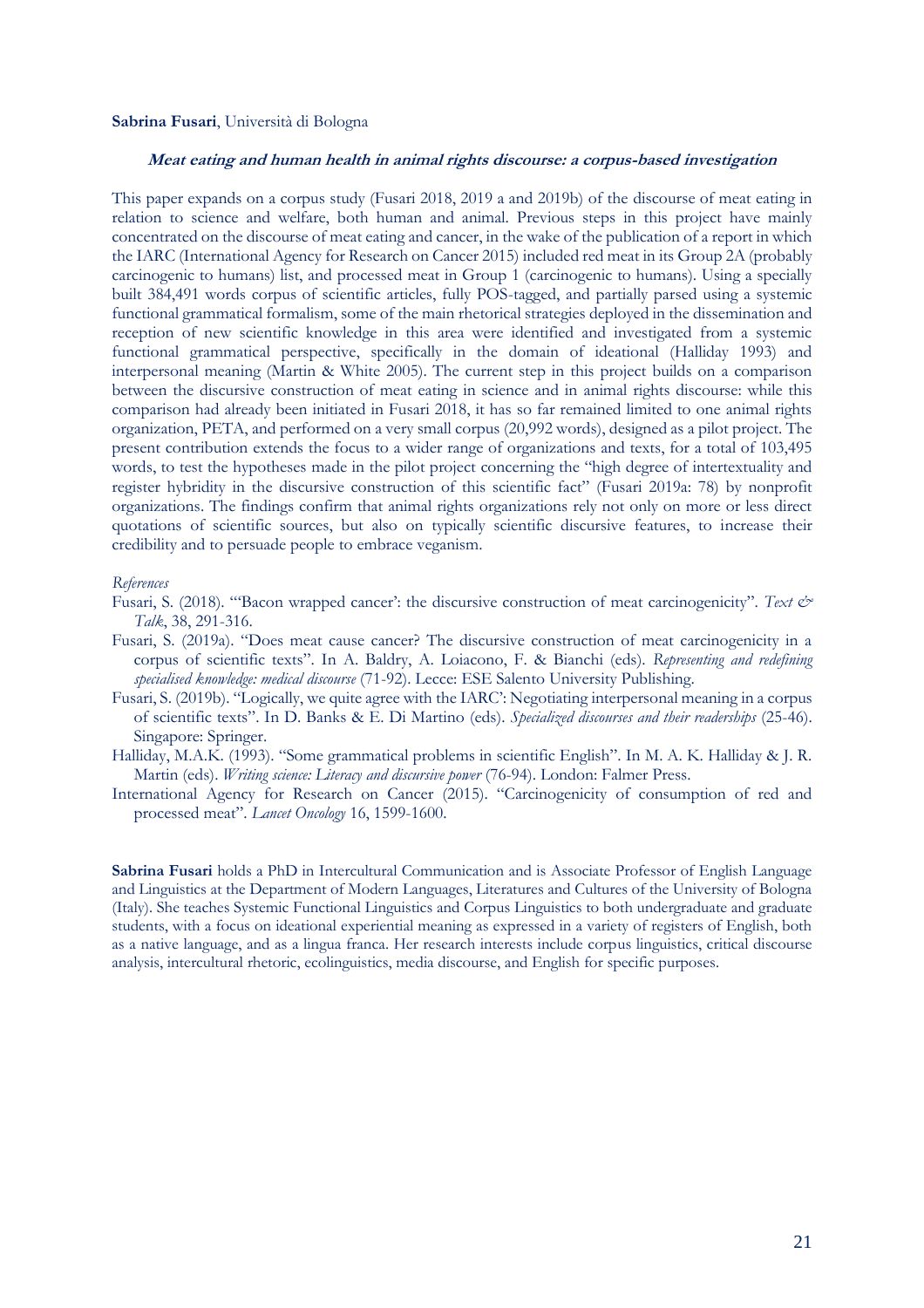#### <span id="page-23-0"></span>**Roberta Grandi**, Université de la Vallé D'Aoste

# **Posthumanism and Techne in Richard Adams's Watership Down**

A classic though atypical children's book, Adams's *Watership Down* (1972) is a widely quoted and much less studied masterpiece of the last century. Over time, scholars have concentrated on its mythical content, its epic structure, its anthropomorphism and its folkloric resonances. Just to quote the most recent works, Hardy Beierl (2008) has highlighted Adams's skill in eliciting empathetic feelings in the reader while Buell in 2014 pointed out that "the novel positively begs to be read allegorically" (411) while "creating a counterspace for dramatizing the threat posed to animals by human incursion" (ibidem).

Despite its undeniable ecological theme, however, ecocritical readings of Adams's work are scarce. In 1984 Pawling underlined its pastoral sensibility and its disturbing depiction of the negative impact of human actions on the natural environment while a year later Collado analysed the novel's defamiliarizing writing. Later on, Battista (2011) defined the work an ecofantasy and an animal dystopia.

The mainstay of this paper is that Adams's novel delivers with strength a radical message which, borrowing Buell's words, "positively begs to be read" from a posthuman perspective. If the term posthuman – whose polysemy has been widely discussed – is interpreted as a post-anthropocentric attitude that "decenters man" (Jaques 2015:11) positioning mankind on the margins of the story, then *Watership Down*'s posthumanism is beyond question. The analysis will highlight how the narrative purports to create a defamiliarized environment where "Animals don't behave like men […] They have dignity and animality" (Adams 2012: 235).

At the same time, however, the human presence and the author's voice are not effaced from the story. The word "techne", representing both technology and art (see Boellstorff 2008), will be here used to introduce a reflection on how both the use and misuse of human artefacts in the plot and the authorial intervention position this novel in a complex hermeneutical frame.

**Roberta Grandi** is a junior research fellow at the Universitè de la Vallée d'Aoste (Italy) where she teaches English literature, language and translation. She is author of several articles on Shakespeare's Victorian burlesques and a book on the rewritings and adaptations of King Lear (*King Lear dopo Shakespeare. Adattamenti, riscritture, burlesques* (1681-1860), Roma: Aracne, 2013) which in 2018 won the International Prize Lago Gerundo for the non-fiction section. Her wider research interests include A.E.W. Mason and mountain literature, ecocriticism and Richard Adam's *Watership Down*, and the film adaptations of Jane Austen's novels.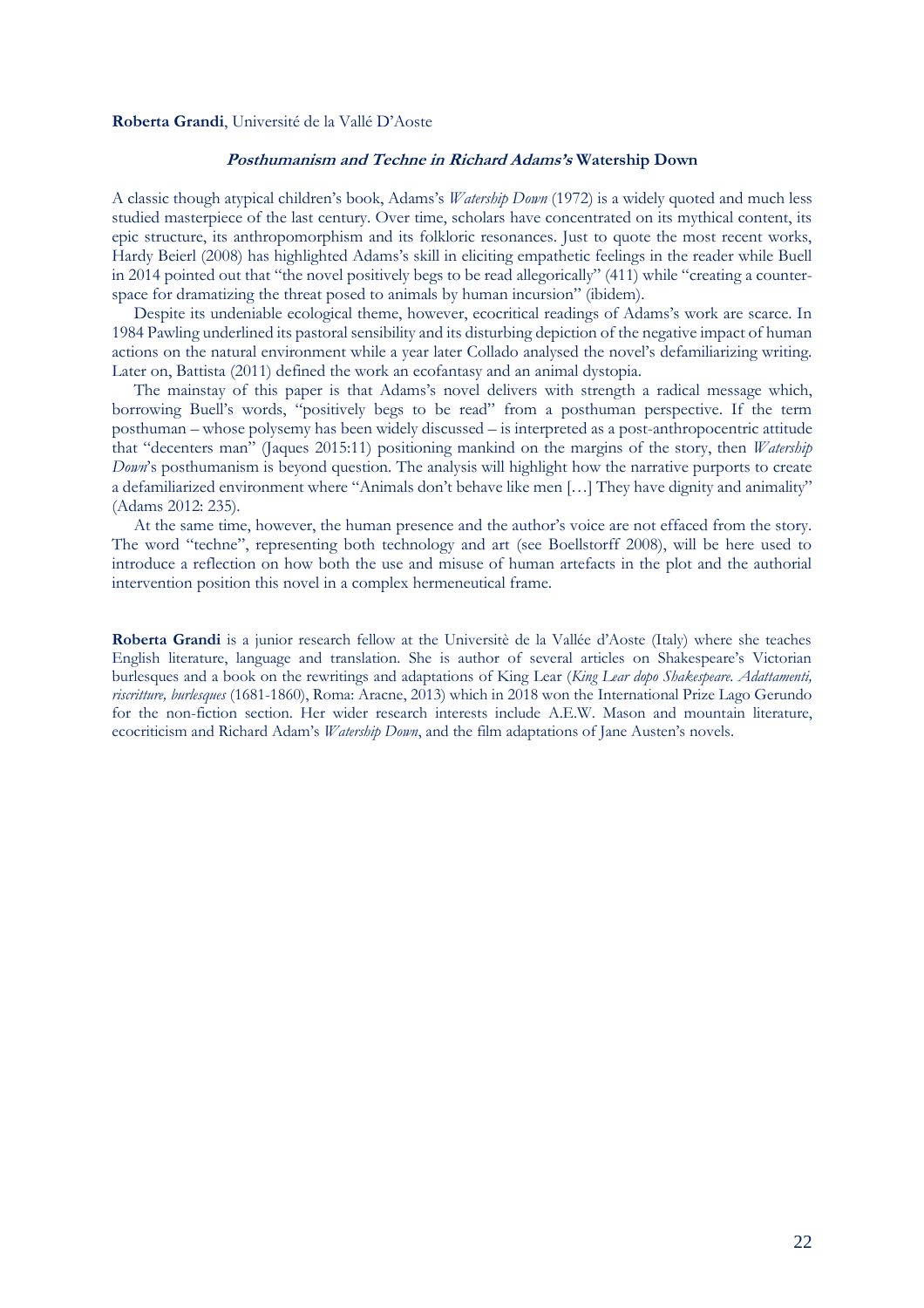#### **Cecilia Lazzeretti**, Freie Universität Bozen

# <span id="page-24-0"></span>**Communicating Sustainable Tourism in English and Italian. A Contrastive Analysis**

Due to the increasing awareness towards sustainability at a global level, sustainable tourism has become a popular field of research over the last decades. Yet, while acknowledging that sustainable tourism requires communication strategies different from those of mainstream tourism (Allen 2016, Tölkes 2018), scholars have paid little attention to the discursive specificity of this area of language (Malavasi 2017, Argondizzo/Ruffolo 2012).

The current study explores the discursive representation of sustainable tourism in web communication in English and in Italian. The methodological framework adopted is that of corpus-based studies, combined with qualitative discourse analysis, in line with the Corpus Assisted Discourse Studies tradition (Baker et al. 2008, Partington 2010). Based on two parallel corpora – the ST ENG corpus, consisting of web texts on sustainable tourism in English, and the TS ITA corpus, made up of Italian web texts on the same topic the analysis highlights salient differences in terms of deictic style, modality, evaluation and semantic prosody (positive and negative valence) associated with the antithetical concepts of mass tourism and sustainable tourism. The results suggest that the Italian representation of sustainable tourism is characterised by a distant stance towards readers and relies on a strong polarisation between 'good' tourism and 'bad' tourism, which is absent in the English corpus. The latter instead relies on proximal person deixis, aimed at engaging the readers, and on the creation of value around responsible tourism practices by means of factual information rather than of mere evaluation.

#### *References*

- Allen, M. (2016). *Strategic Communication for Sustainable Organizations. Theory and Practice*. Switzerland: Springer International Publishing.
- Argondizzo, C., Ruffolo, I. (2012). "A Discourse Analysis of the Perception of 'Nature' in English Travel Promotion Texts". *Textus* XXV, 1, 85-103.
- Baker, P., Gabrielatos, C., Khosravinik, M., Krzyżanowski, M., McEnery, T., & Wodak, R. (2008). "A useful methodological synergy? Combining critical discourse analysis and corpus linguistics to examine discourses of refugees and asylum seekers in the UK press", *Discourse & Society*, 19(3), 273-306.
- Malavasi, D. (2017). "'No one can be the invisible tourist but we like that you are trying': An Analysis of the Language of Sustainable Tourism". In M. Gotti, S. Maci, M. Sala (eds) *Ways of Seeing, Ways of Being: Representing the Voices of Tourism* (363-377)
- Partington, A. (2010). "Modern diachronic corpus-assisted discourse studies (MD-CADS) on UK newspapers: An overview of the project". *Corpora*, 5(2), 83-108.
- Tölkes, C. (2018). "Sustainability communication in tourism A literature review", *Tourism Management Perspectives*, 27, 10-21.

**Cecilia Lazzeretti** holds a PhD in Human Sciences from the University of Modena and Reggio Emilia, Italy. As a freelance journalist and press officer, she is professionally involved in the media community. Her research has mainly focused on museum discourse – in particular, on press releases and digital media. Her interests lie in the intersections between different methodological approaches, such as corpus linguistics, discourse analysis, and genre analysis. Cecilia is currently a Research Fellow in the Department of Cultures, Politics and Society, University of Turin, Italy, and an Adjunct Professor in the Department of Language and Culture Studies, University of Modena and Reggio Emilia. She is a member of the inter-university Research Centre CLAVIER for the linguistic investigation of language variation in terms of diachronic, geographic and socio-cultural dimensions through the methodological tools offered by corpora. She has published extensively in the field of museum discourse, and her most recent contributions include *Museums and architectural identity. An exploratory study of museum web texts* (2019), *The language of museum communication. A diachronic perspective* (2016), and *Exhibition Press Announcements: an evolving or dissolving genre?* (2016).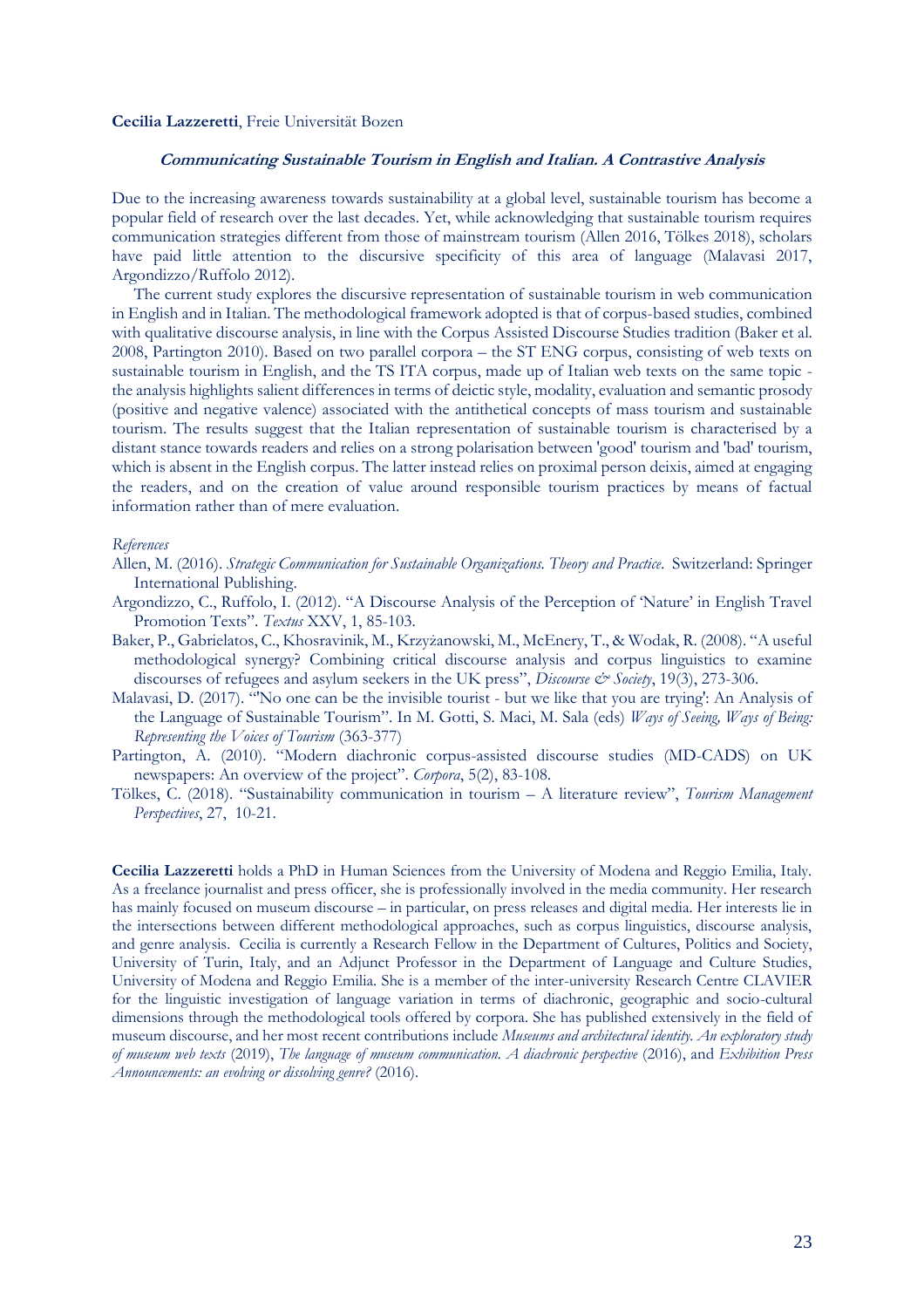# <span id="page-25-0"></span>**Giulia Lepori**, Griffith University Australia

# **Regeneration within Disruption**

The word 'Anthropocene' has been shaping humanity. Generally, it tends to identify every Anthropos with the same narrative of geological disruption and destruction. This is only one side of the story. There is another where humans tap into their abilities for collaboration and regeneration. Within my doctoral project in the Environmental Humanities, I dwelled with the family of Centre Thar dö Ling (Sicily), to experience and document their permacultural way of living. I conceived an interdisciplinary methodology to write of place-based more-than-human stories, with a focus on the imaginaries of water, plants, food, and waste. Such stories, in the context of climate change and emergency, are meant to inspire a sense of relationality with the world and to weave regenerative narratives for this epoch. A shared ecocritical autoethnography is the aimed outcome of my project. In this paper, I present extracts of my work in progress to explore my methodology for a research that conceives narration as an elemental and multispecies collective practice.

**Giulia Lepori** is a doctoral candidate in the School of Humanities, Languages and Social Science at Griffith University (affiliated GCSCR); within the Environmental Humanities, informed by Material Ecocriticism, her thesis is focused on the regeneration of ecological imaginaries through human and more-than-human forms of communica(c)tion. She is the co-creator of the independent photo-narrative project 'Echoes of Ecologies' (echoesofecologies.noblogs.org), through which she co-produced the ethnographic film 'Yuyos' (Krawczyk and Lepori 2018). In 2020 she participated in the making of the multispecies ethnographic video 'LAND/SCAPE'.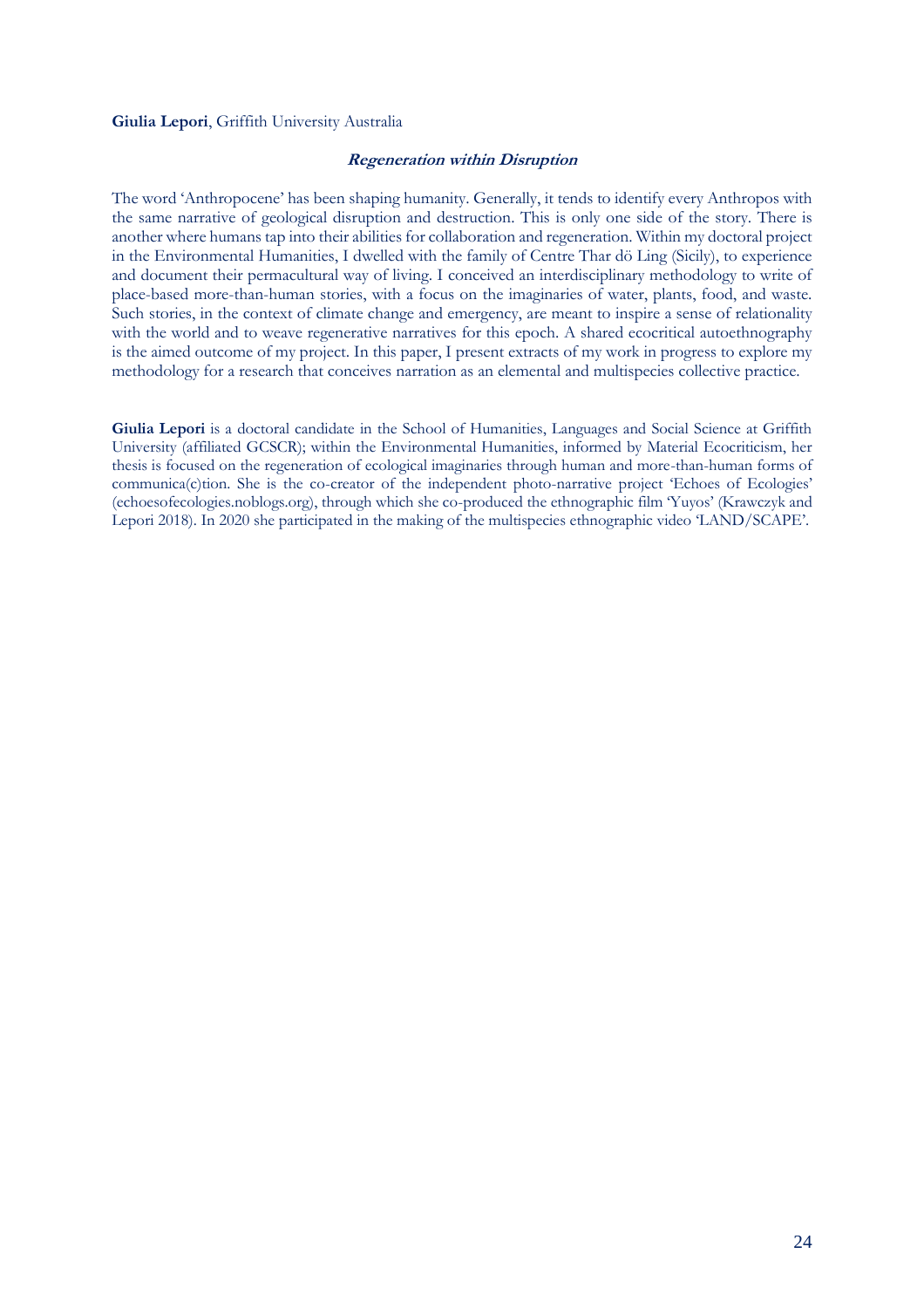#### **Luisa Marino**, Università L'Orientale - Napoli

# <span id="page-26-0"></span>**Noo Saro-Wiwa's Nigeria in translation: environmental (un)sustainability and resilience**

In 2012 Nigerian-born author Noo Saro-Wiwa published her first book: *Looking for Transwonderland: Travels in Nigeria*, a travel memoir in which she narrates her ancestral home, having been actually brought up in Surrey, England. The memoir is structured in twelve sections in addition to a prologue and an epilogue, all the sections bear the name of the specific Nigerian city or region in which they are set, and the theme of nature or environment in general is not addressed directly but according to the effects it has on people. While mapping her territories through writing, the author gives readers the possibility to experience the close relationships between space and narration but also the instruments to question themselves about the urgent confrontation between anthropocentrism and ecocentrism. Saro-Wiwa's book has been published in Italy in 2015 by the publishing house 66thand2nd (in a translation realized by Caterina Barboni) and in the same year the writer has taken part to the "Festivaletteratura" of Mantova, one of Italy's most known literary festivals, yet the memoir can neither be considered a best-seller nor a book which has gained popularity out of the niche of an independent publishing readership. This paper aims at presenting an analysis of Saro-Wiwa's book both in English and via its translation into Italian with the aim to investigate in which ways the literary means can be used to form opinions on environmental struggles and to and to what extent can these opinion circulate across languages and cultures through translation. Following the methodological guidelines of Postcolonial Ecocriticism and Translation Studies it will be also explored the possibility to maintain that literatures which develop environmental issues, and can reach a wide audience through translation, are to be considered forms of (soft) activism capable to shape the public opinion.

#### *References*

Baker, M. (1992). *In Other words*. Abingdon-on-Thames: Routledge.

Baker, M. (1998). *Routledge Encyclopedia of Translation Studies*. London: Routledge.

- Bassnett, S. (2002). *Translations Studies* (3rd ed). London: Routledge.
- Chambers, I. (2001). *Culture after Humanism: History, Culture, Subjectivity*. London: Routledge.
- Griswold, W. (2000). *Bearing Witness: Readers, Writers, and the Novel in Nigeria*. Princeton: Princeton University Press.
- Huggan, G. and Helen T. (2015). *Postcolonial Ecocriticism: Literature, Animals, Environment* (2nd ed). London and New York: Routledge.
- 'O Brien, S. (2007) "'Back to the World': Reading Ecocriticism in a Postcolonial Context". In H. Tiffin (ed.) *Five Emus to the King of Siam: Environment and Empire* (177-199). Amsterdam: Rodopi.
- Vadde, A. (2011). "Cross-Pollination: Ecocriticism, Zoocriticism, Postcolonialism", *Contemporary Literature*  52, 3, 565–573.
- Venuti, L. (2000). *The Translation Studies Reader*. London: Routledge.

**Luisa Marino** is a Ph.D. Student in English Language and Translation at the University of Naples "L'Orientale". She earned a Master's Degree in Comparative Literatures and Cultures from the University of Naples L'Orientale with a dissertation entitled 'Scrittura e Traduzione come pratiche liminari. La traduzione di Days and Nights in Calcutta di Clark Blaise e Bharati Mukherjee'. She is currently researching in the field of Translation Studies, dealing specifically with Nigerian female writers and the linguistic representations of feminine bodies in translation. Her interests range from Translation Studies to Gender Studies and Post-colonial Studies. She is a literary translator from English and Portuguese.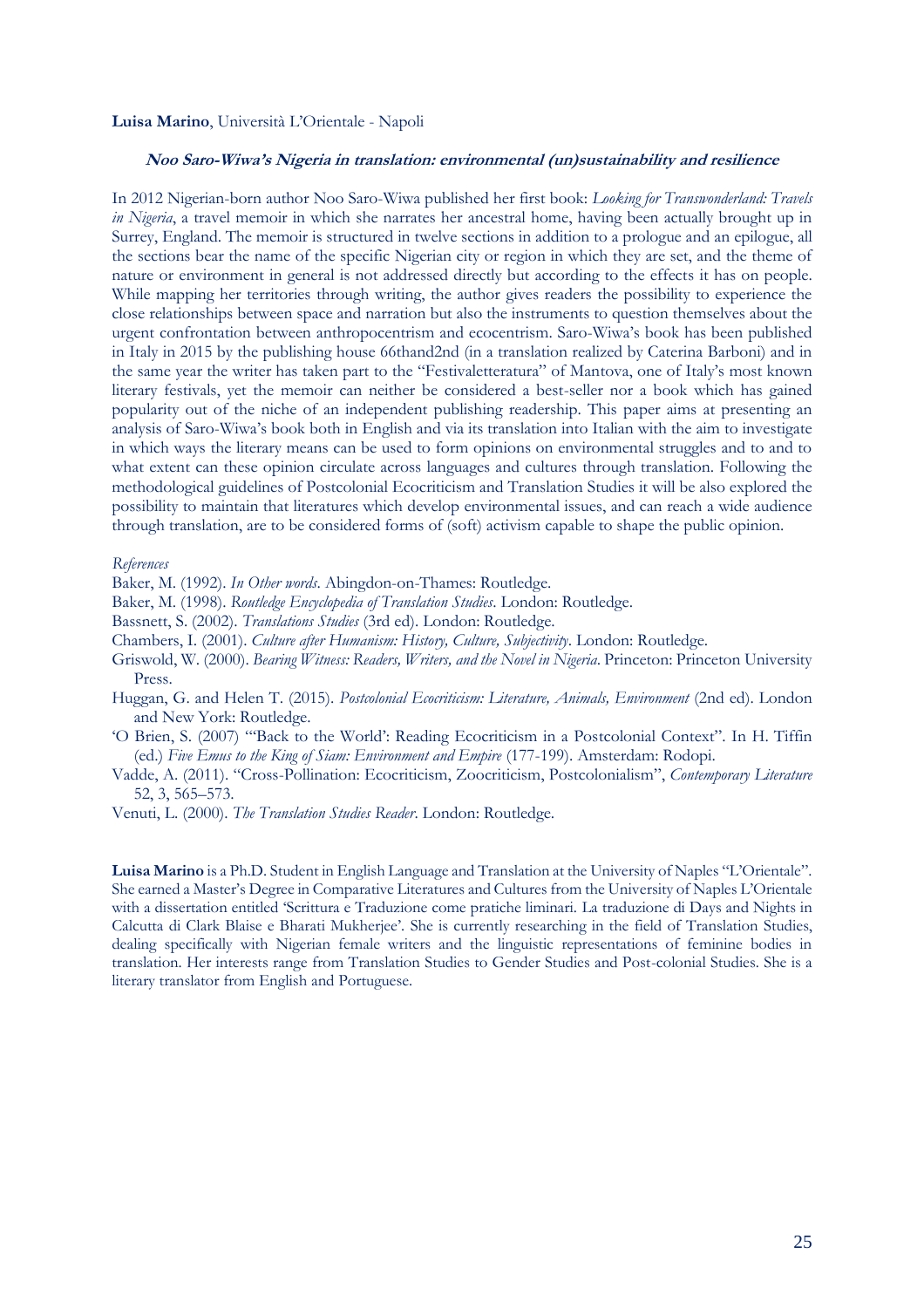# <span id="page-27-0"></span>**Angelo Monaco**, Università di Bari "Aldo Moro"

# **Ecological Uncanny and Vulnerable Form in Cynan Jones' Stillicide**

In the helter-skelter of the twenty-first century, the awareness that our planet is threatened by massive climatic changes has considerably increased, and literature, as it is sensitive to social and political changes, is providing proof of this ecological preoccupation with the emergence of a narrative genre known as "climate change fiction" (or "cli-fi"). Notably, among the various environmental tropes that characterise cli-fi, water figures prominently. Not only does water hint at the rising sea levels that cause flooding and engulf coastlines; also, the scarcity of such a vital element represents a serious menace in terms of human health and socio-economic conflicts. In his latest novel, Welsh author Cynan Jones addresses the issue of water shortage in a near-future Britain. Whereas the twelve chapters of *Stillicide* (2019) apparently seem separate stories, they can be read as a coherent whole that charts the struggle for what has become a rare commodity. With a highly evocative and minimalist prose, *Stillicide*, originally conceived as a BBC 4 radio drama series, engages with human collapse rather than simply with natural breakdown. Starting from these premises, in my presentation I intend to read Jones' sixth novel as an exemplificative case study on the question of ecological care. I will specifically explore the novel's fascination with uncanniness. By resorting to onomatopoeia and prosopopoeia, Jones can be said to evoke an "ecological uncanny" where the alien and the strange are accommodated, dissolving the border between human and non-human into "quasiobjects." Then, I will focus on the novel's liminal form as it oscillates between elegy and dystopia, thus presenting a vulnerable form where unity and fragmentation are inextricably juxtaposed. This tension between self and environment, hence, is mediated by formal solutions that not only undermine nature; rather, the aesthetics of the ecological uncanny tends to dissect and tear up the very category of the human.

**Angelo Monaco** holds a Ph.D. in English Literature (University of Pisa, 2017). His research interests revolve around the contemporary Anglophone novel, ecocriticism, postcolonialism, and the relationship between literature and psychoanalysis, with particular emphasis on trauma studies. His publications cover such issues as diaspora, empathy, globalisation, melancholia, nostalgia, and vulnerability, and they have appeared in international journals and edited volumes. He is the author of *Jhumpa Lahiri. Vulnerabilità e resilienza* (Edizioni ETS, 2019).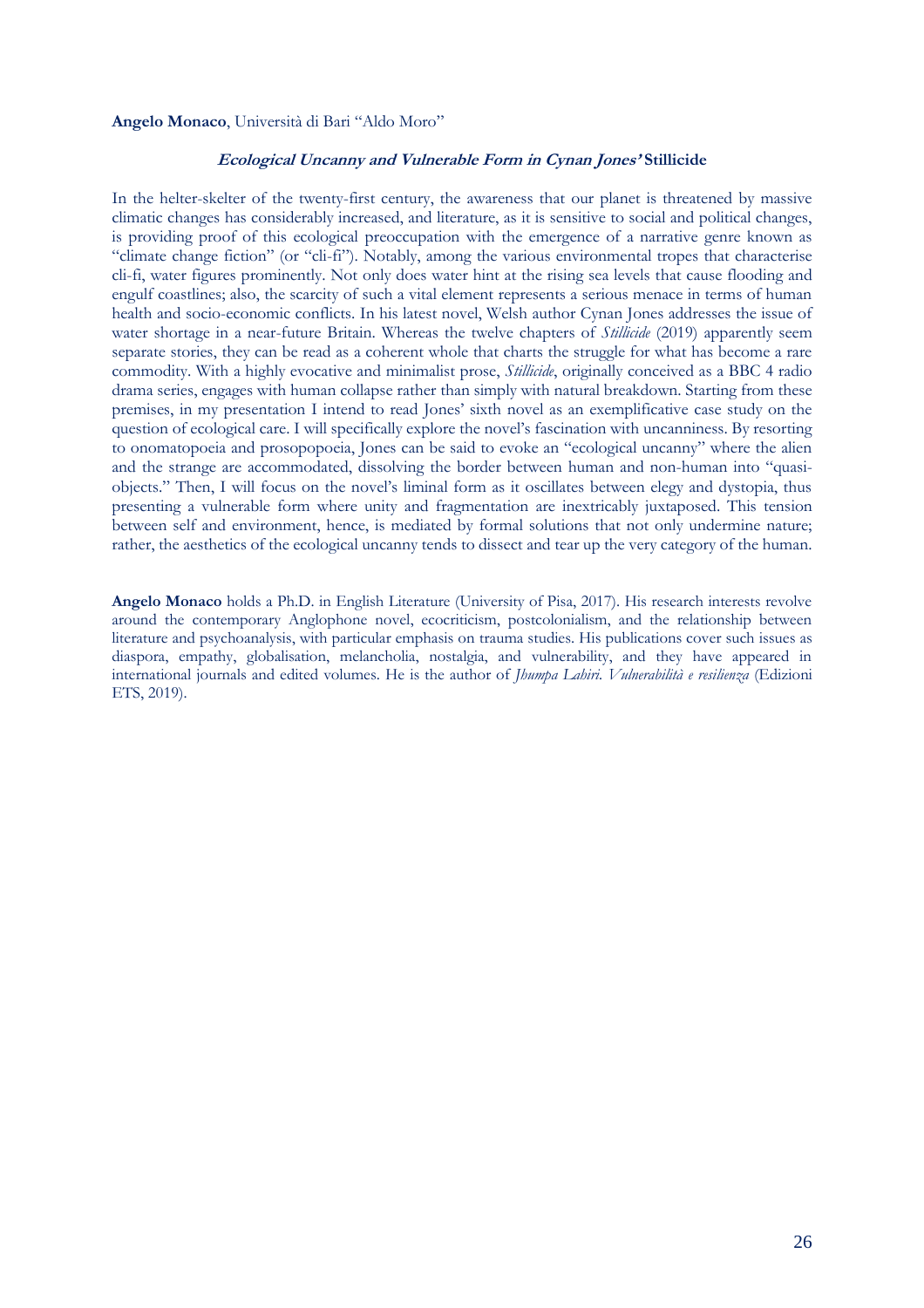#### **Marina Niceforo**, Università L'Orientale - Napoli

# <span id="page-28-0"></span>**Digital Discourse, Real Environment: the Marine Litter Issue in Institutional Communications by the European Commission**

On 24 October 2018, the European Parliament endorsed a proposal submitted by the European Commission aimed at tackling the issue of marine litter, in particular by banning some plastic products that most often end up in the world's oceans and seas starting from 2021. The proposal is part of the broader Circular Economy Action Plan (2015) and the subsequent Plastics Strategy (2018) through which the European Commission pledged to lead "international efforts to reduce plastic pollution worldwide through relevant platforms and fora" (European Commission, 2018). The related awareness-raising campaign, The seductive power of single use plastics, was launched via the www.bereadytochange.eu institutional web page.

The aim of the present study is to analyse from a multimodal perspective the array of strategies employed to represent and communicate the marine plastic pollution issue in official communications and publications and, more specifically, the objectives of the EC's online campaign. The enticing visual content, the colourful images, and the witty language of the webpage's hypertext will be observed following the criteria of multimodal discourse analysis, with linguistics and terminology serving as the privileged methodological approach of investigation.

Considerations on the addressees of the communications – the citizens of the EU – add to the theoretic fields of investigation (environmental and social justice, eco-criticism, etc.), revealing a conceptual flaw in the construction of the environmental discourse by the EC, as big corporations and plastic producers fail to be addressed as main stakeholders in the plastic pollution issue.

**Marina Niceforo** holds a PhD in "European Languages and Specialized Terminology" from the University of Naples "Parthenope". She is fixed-term lecturer at the Universities of Naples "L'Orientale" and "Federico II". Her major research interests include marine pollution and environmental terminology, eco-criticism, ESP and cultural translation. She has recently published her first monograph, *The Terminology of Marine Pollution by Plastics and Microplastics* (Cambridge Scholars Publishing, 2019).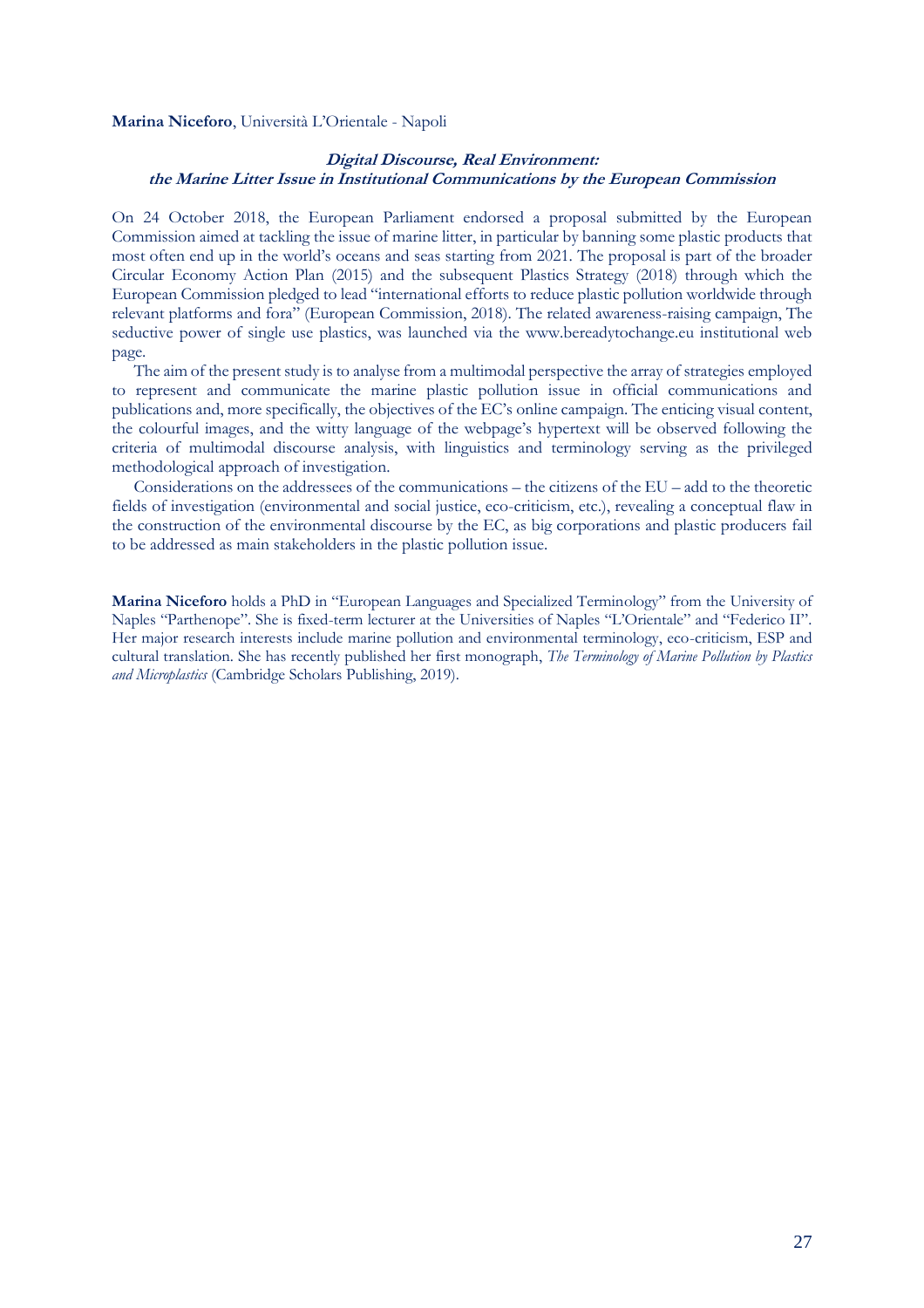# **Melinda Pirazzoli**, Università di Bologna

# <span id="page-29-0"></span>**Man, Animal or "Humanimal"? Mo Yan's Life and Death Are Wearing Me Out**

Mo Yan's *Life and Death Are Wearing Me Out* 生死疲劳 (2006) is one of the most audacious and outstanding novels of this Nobel award winner, yet, controversial Chinese writer. It describes the protagonist's reincarnation respectively as a donkey, ox, pig, dog, monkey before becoming a radically new human being. In this novel, the encounter between the nonhuman- human and the human-human is a strategy to challenge an ideological, political and rational notion of Anthropos. Relying on a phenomenological understanding of humanity and the world, Mo Yan manages to unsettle the long-lasting priority of bios (political life) over zoe (bare/animal life). Hence, in this novel living life no longer means performing a social role in society but, on the contrary, sharing, to use a famous Chinese expression, 悲欢离合 (sorrows, joys, separations and reunions) with other human and nonhuman beings. The creation of a community of all living beings undermines the idea that the political and ideological Anthropos is at the center of the universe.

**Melinda Pirazzoli** is Adjunct Professor of Chinese literature at the University of Bologna. She received her BA from the University of Venice, and MA in Chinese and Chinese Literature and Culture from Washington University in St. Louis and University of Michigan respectively, and her Ph.D. in Chinese literature from University of Napoli "L'Orientale". She has been a Fulbright scholar (1993-1995). She has published a book entitled *Intenti poetici. Poesia, poeti e generi poetici della Cina classica dalle origini alla dinastia Tang* on classical Chinese poetry (Ananke, 2016) and coauthored a history of modern and contemporary Chinese fiction (with Nicoletta Pesaro) (Carocci, 2019).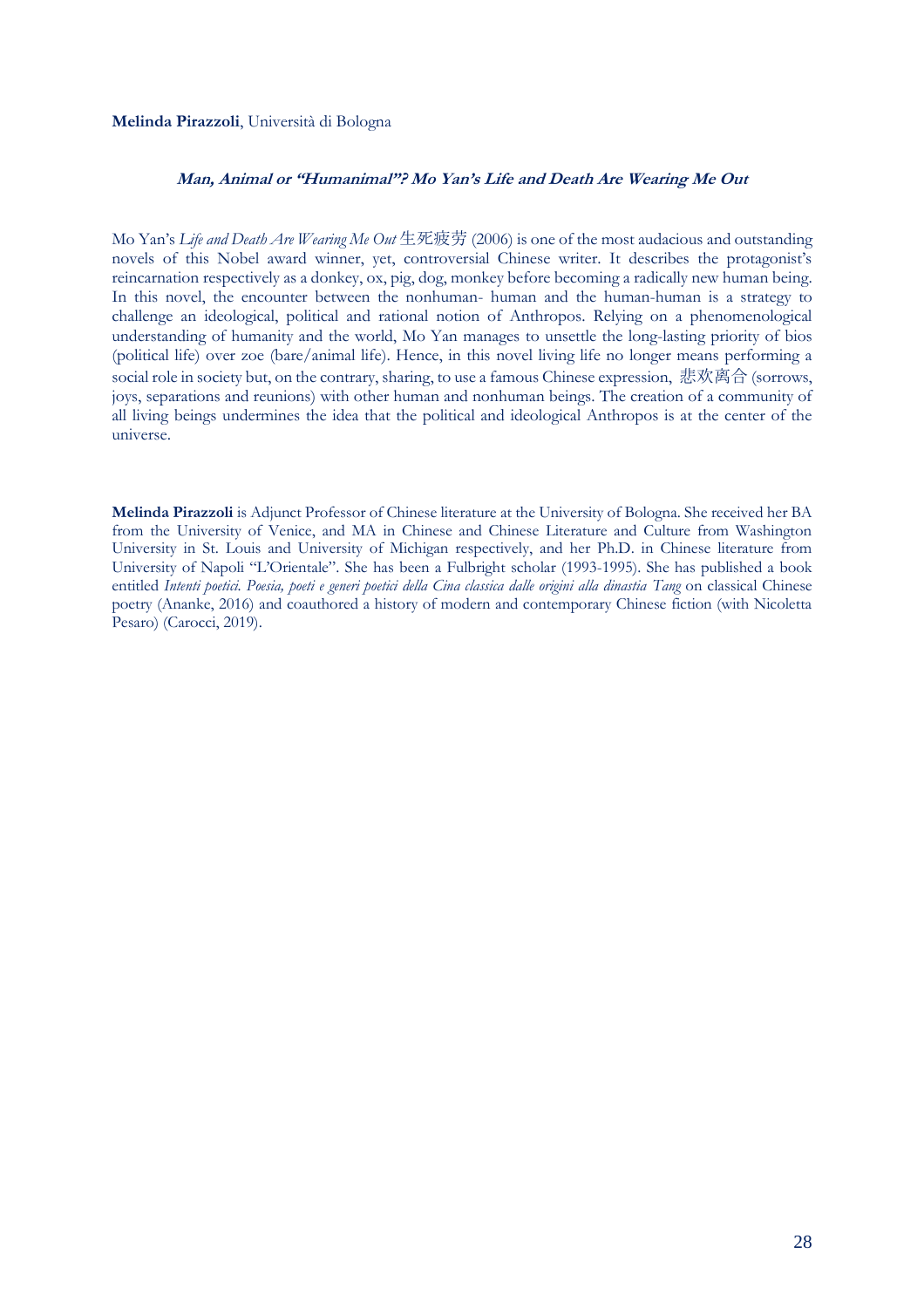# <span id="page-30-0"></span>**Paola Spinozzi**, Università di Ferrara

# **The Ecological Humanities and Ecocriticism for a Sustainable Environment**

Humanities scholars have been traditionally much better equipped to interpret the world than to act upon their interpretations. The standoff generated by our ambivalence and duplicity towards the environment will be addressed here from the perspective of a literary theorist wanting to explore how interpretation and active commitment can be brought together. Firstly, I will discuss the origins and dissemination of ecological thinking with a dual purpose: to assess what the ecological humanities have achieved until now, and to propose what they should aim to achieve through a synergy with sustainability studies. Secondly, I will interrogate ecocriticism to propose how literature and literary studies can become more militant and generate speculative as well as active ways of sustaining the environment.

**Paola Spinozzi** is Professor of English Literature at the University of Ferrara. Her current research focuses on the ecological humanities, ecocriticism, and sustainability; post/apocalyptic and climate fiction, nature poetry and eco-theatre; representations of (un)sustainable societies, anthropogenic phenomena, resilience, adaptation, regeneration (*Cultures of Sustainability and Wellbeing: Theories, Histories, Policies*, ed. with M. Mazzanti, 2018). She is the coordinator of the International PhD programme in *Environmental Sustainability and Wellbeing* and the cocoordinator of the *Routes towards Sustainability* International Network. She also researches utopia as a genre in relation to art and aesthetics, imperialism, racism, Darwinism, and the post/apocalypse (*Histoire transnationale de l'utopie littéraire et de l'utopisme*, ed. with V. Fortunati and R. Trousson, 2008); literary representations of scientific theories (*Discourses and Narrations in the Biosciences*, ed. with B. Hurwitz, 2011); literature and the visual arts (*Sopra il reale. Osmosi interartistiche nel Preraffaellitismo e nel Simbolismo inglese*, 2005; *The Germ. Origins and Progenies of Pre-Raphaelite Interart Aesthetics*, with E. Bizzotto, 2012).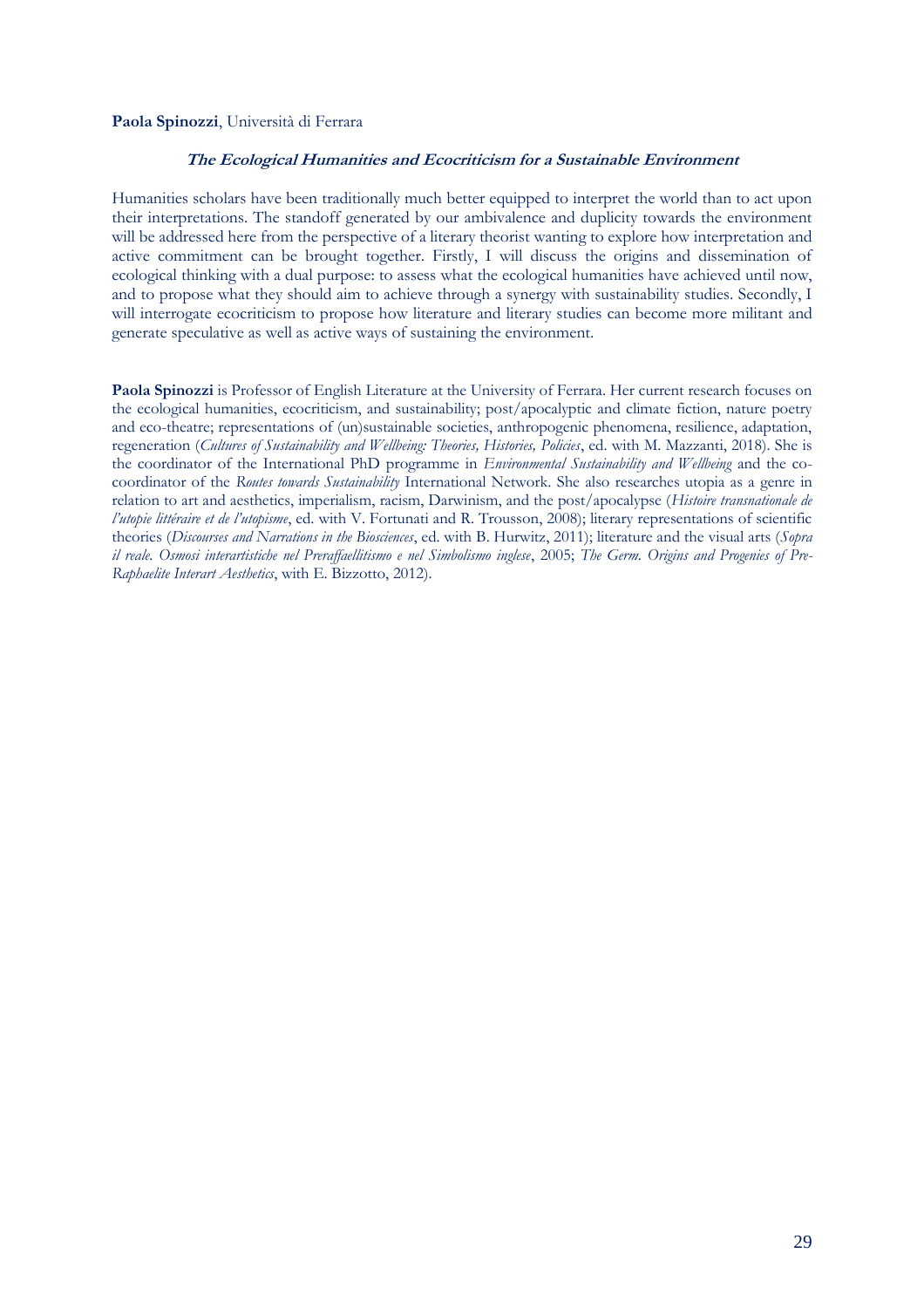#### <span id="page-31-0"></span>**Nicoletta Vallorani**, Università di Milano

#### **Avrai i miei occhi, Zona 42, 2020**

The novel is a dystopia that develops from the finding of a pile of female corpses on the dilapidated outskirts of an urban conglomeration, a future projection of Milan. The victims are very young and attractive, and the cold has frozen the bodies in a sculpture of unusual beauty. The cause of death is unclear. Each body, however, bears old scars and marks of repeated violations. Inside their wrists a tattoo, the 'rune of ownership', designates them as clones especially built for rape.

Reconstructing the history of an ancient Milanese family and piecing together classified private and public documents, Nigredo discovers that the key to the emotional enhancement of the 'raping rituals' is achieved connecting a variable number of clones to one human girl  $-$  a 'queen'  $-$  that is connected to the clones and survives countless violations. Shortlisted for Premio Campiello 2020 and longlisted for Premio Napoli 2020, *Avrai i miei occhi*, is primarily a reflection on feminicide and violence against women, but also a tribute to Milan, reshaped as a dystopian, post-apocalyptic metropolis.

**Nicoletta Vallorani** is Professor of English Literature and Cultural Studies at the University of Milan. She has published on formula fiction, Literature and migration (Nessun Kurtz. Cuore di tenebra e le parole dell'Occidente, 2017), urban geographies (Millennium London. Of Other Spaces and the Metropolis, 2012) and the intersections between crime fiction and migration studies ("Postcolonising crime fiction. Some reflections on good and evil in global times", 2014). She contributed to The Routledge Companion to Crime Fiction ("Crime Fiction and the Future", 2019). With Simona Bertacco, she recently authored a volume on translation and migration, prefaced by Homi K. Bhabha (The Relocation of Culture, Bloomsbury, May 2021).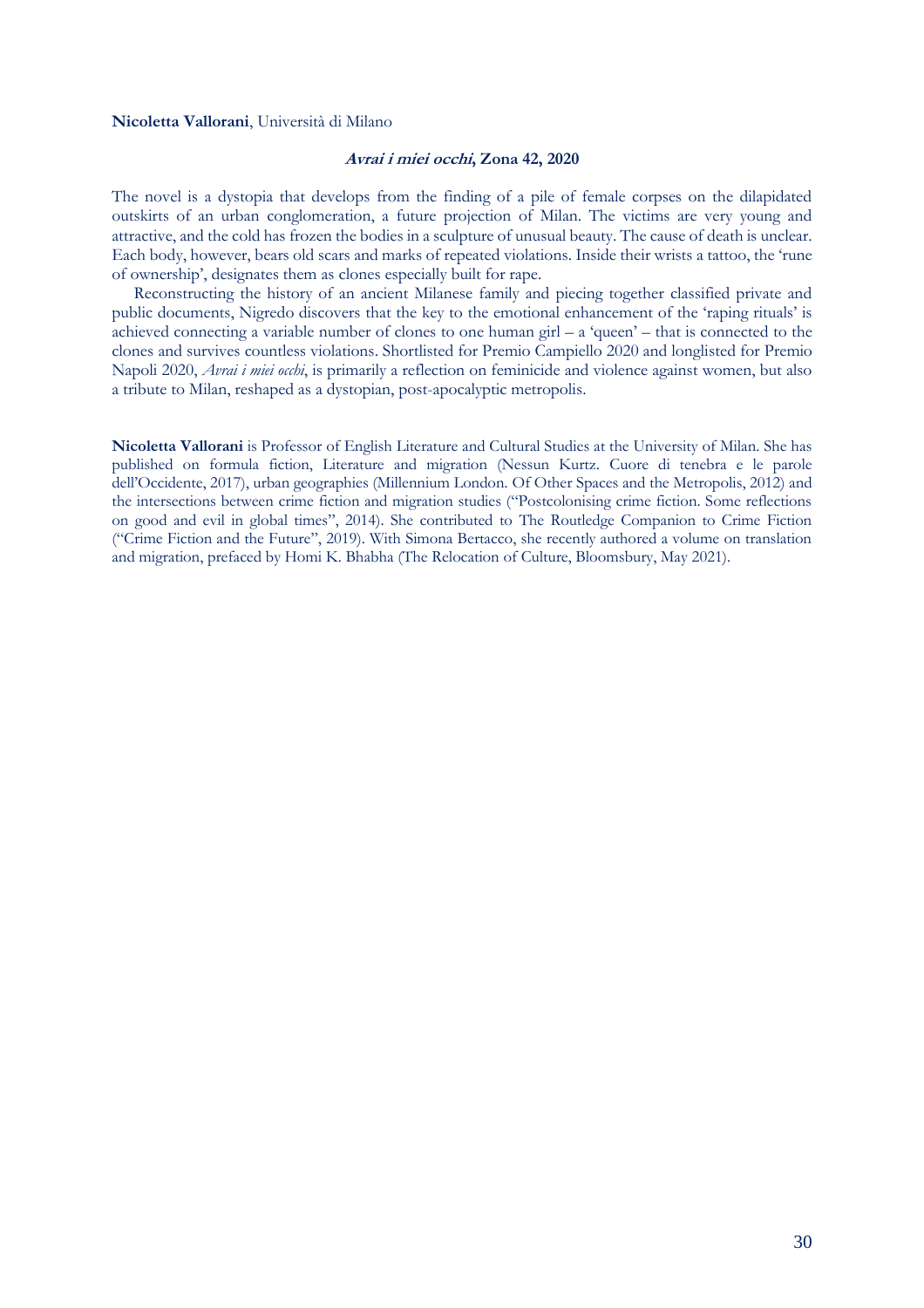#### **Daniela Francesca Virdis**, Università di Cagliari

# <span id="page-32-0"></span>**"She enjoys being stroked", "They are affectionate, lively and interactive boys": An Ecostylistic Scrutiny of Animal Agency and Alternative Discourse in Battersea Dogs & Cats Home Website**

Battersea Dogs & Cats Home is an English charity whose mission is to rehome stray and surrendered dogs and cats; to achieve this aim, the organisation's website ([https://www.battersea.org.uk/\)](https://www.battersea.org.uk/) features several resources. The key tools are the two rehoming galleries "Meet the Dogs" and "Meet the Cats": they display links to the pets' detailed files showing their photographs and providing not only essential "facts and figures" about them (age, breed, sex, etc.), but also describing their personalities, likes and dislikes and what they enjoy doing.

In this paper, within the broader aims and scope of ecostylistics, I will apply the theoretical framework and methodology of Hallidayan functional grammar (Halliday & Matthiessen 2014; henceforth IFG) to the cat gallery. More precisely, I will scrutinise the experiential metafunction of the text of the gallery, identify all the processes performed by the cats, classify them into the six Hallidayan process types, and recognise the agentive participant roles the cats undertake.

My main research purpose is threefold:

- 1. To demonstrate that the cats in the website are described as expressing agency, namely, in Hallidayan terms, "functioning as Actor/Agent in the clause" (IFG: 384) or, in human-animal studies terms, exercising "essential rights of activity" and "the rights to life, liberty, and the pursuit of happiness in one key formulation" (McFarland & Hediger 2009: 1);
- 2. To reveal that the stylistic representational strategies utilised by the website authors depict the cats as agents and animal agency as an extremely appealing personal feature of the cats;
- 3. To prove that the positively value-laden conceptualisation of animal agency is the key stylistic and discursive device employed to construct, in Stibbe's (2012: 10) words, an ecological alternative discourse promoting respect for animals and the natural environment.

#### *References*

- Bekoff, M. (ed.) (2007). *Encyclopedia of Human-Animal Relationships: A Global Exploration of Our Connections with Animals*, Santa Barbara (CA): Greenwood.
- Douthwaite, J., D.F. Virdis & E. Zurru (eds) (2017). *The Stylistics of Landscapes, the Landscapes of Stylistics*, Amsterdam & Philadelphia: John Benjamins Publishing Company.
- Halliday, M.A.K. & C.M.I.M. Matthiessen (2014). *Halliday's Introduction to Functional Grammar*, 4th edn, London: Routledge.
- Herman, D. (ed.) (2016). *Creatural Fictions: Human-Animal Relationships in Twentieth- and Twenty-First-Century Literature*, Basingstoke: Palgrave Macmillan.
- Hribal, J.C. (2007). "Animals, Agency, and Class: Writing the History of Animals from Below", *Human Ecology Review* 14/1, 101-112.
- McFarland, S.E. & R. Hediger (eds.) (2009). *Animals and Agency: An Interdisciplinary Exploration*, Leiden (The Netherlands): Brill.
- Stibbe, A. (2012). *Animals Erased: Discourse, Ecology, and Reconnection with the Natural World*, Middletown (CT): Wesleyan University Press.
- Stibbe, A. (2015). *Ecolinguistics: Language, Ecology and the Stories We Live By*, London: Routledge.

**Daniela Francesca Virdis** is an Associate Professor of English Language and Translation at the University of Cagliari. She is the Secretary of Poetics And Linguistics Association (PALA) and a member of the International Ecolinguistics Association (IEA) Steering Group. Her current research interests include ecostylistics and metaphor theory. She is the author of *Serialised Gender: A Linguistic Analysis of Femininities in Contemporary TV Series and Media* (2012), which was awarded the Italian Association of English Studies Book Prize 2013.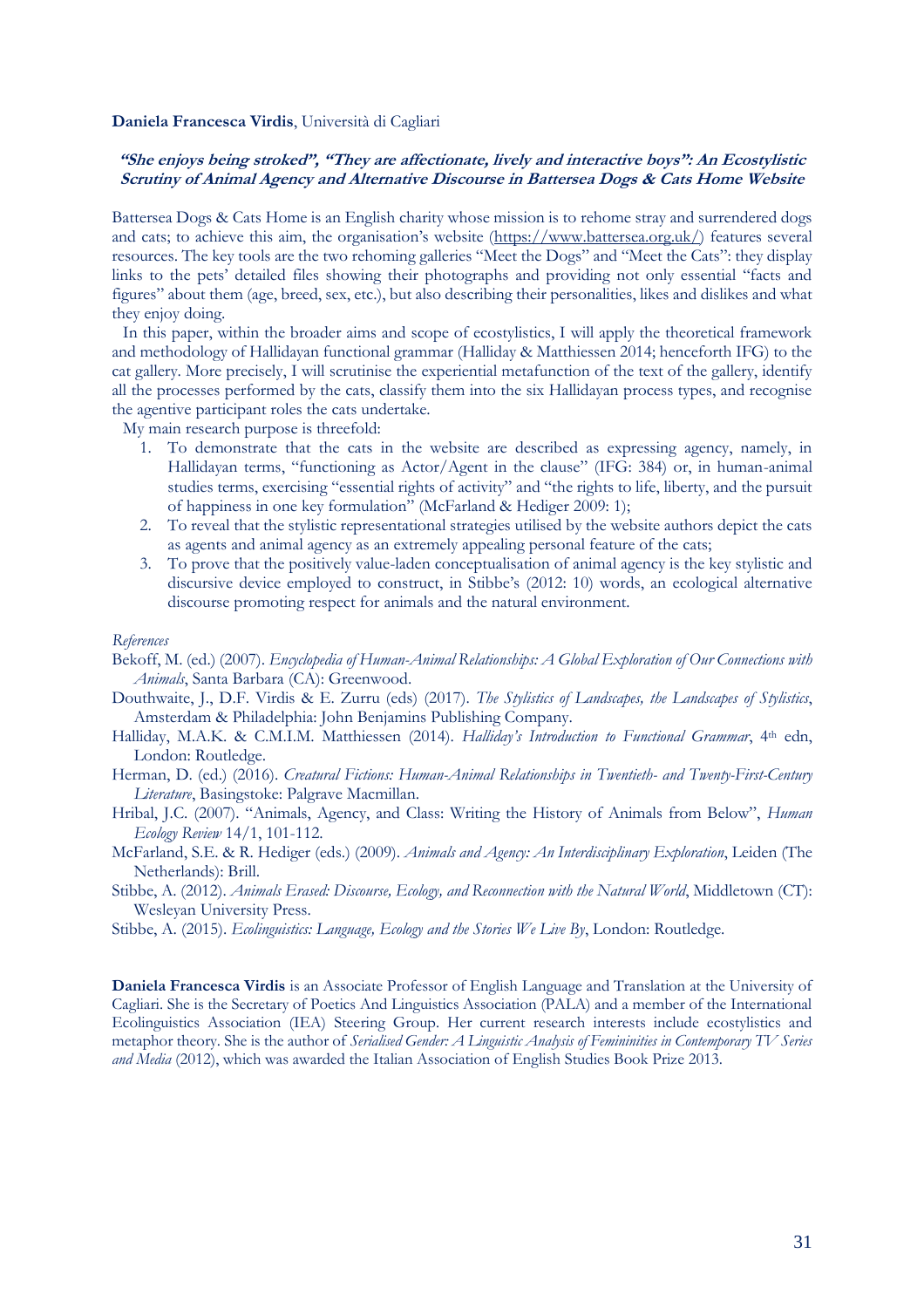#### <span id="page-33-0"></span>**Charles Wong**, Freie Universität Berlin

# **"I felt the world rearrange itself around me:" Dreamtime in the Anthropocene in Ben Lerner's 10:04**

In *The Uninhabitable Earth*, David Wallace-Wells surmises that natural disasters will eventually be acclimatized as normal weather, extreme planetary conditions turned quotidian in the face of climate change. Instead of what naturalists propose as "deep time" – the arc of geologic history shaped by natural forces – Wallace-Wells posits that what we will face instead, as history artificially accelerates from the cascading ramifications of man-made climate change, is what aboriginal Australians term as "dreamtime:" "the semi-mythical experience of encountering, in the present moment, an out-of-time past, when ancestors, heroes, and demigods crowded an epic stage […] a feeling of history happening all at once."

For Wallace-Wells, in other words, if the Holocene is characterized by "deep time," then the Anthropocene – the proposed post-Holocene geologic period marked by significant human influence – is characterized by "dreamtime;" it is in this context I wish to read Ben Lerner's *10:04*. Bookended by Hurricane Irene and Hurricane Sandy, the novel demonstrates the destabilizing effects extreme weather has on subjectivity and temporality. But more than being a simple contemporary addition to the growing list of climate change fiction (cli-fi), it runs against the grain of successful cli-fi with its unconventional realist orientations, utilizing what Lerner, in his very illuminating New Yorker piece on Keith Waldrop's poetry, calls 'haunted realism.' It is in this topical and aesthetic intersection, I would argue, the hauntological aspect of dreamtime in the Anthropocene is manifested: an experience of the world I liken to a state of Deleuzian becoming, an incessant, inundating process of transformation without finality. In delineating these features of Lerner's novel, I also hope to show how the novel has adapted to capture contemporary issues such as climate change.

**Charles Wong** is a graduate student at Freie Universität Berlin. He is writing his MA thesis on modified realism(s) and their implications in anti-capitalist narratives. He currently serves as an editor to Lahar Berlin and was the former editor of FU Review.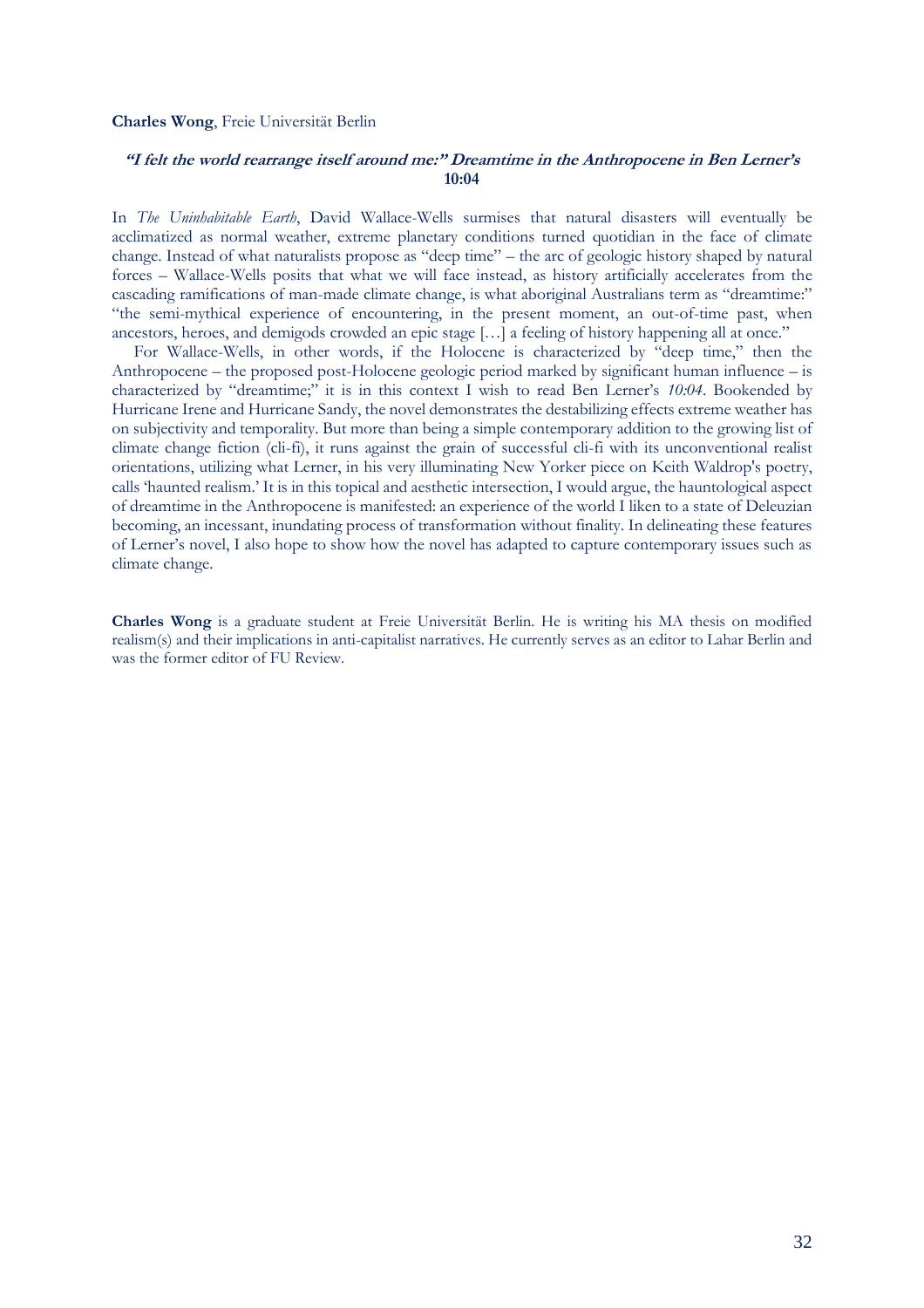#### <span id="page-34-0"></span>**Chiara Xausa**, Università di Bologna

# **Literature and pandemics: an intersectional feminist framework**

My presentation will locate the current pandemic in an intersectional feminist framework. The first part of my analysis will draw on ecofeminist and new materialist scholars who have argued that human exceptionalism has determined a global landscape where infectious diseases are becoming increasingly common occurrences. I will provide a framework for understanding human/nonhuman entanglements – including human relationship with bacteria and viruses – and imagining new forms of coexistence that extend care beyond the human world.

The second part will provide some examples of feminist pandemic novels (such as Larissa Lai's *The Tiger Flu*) that expose the dysfunctionality of narratives based on perpetual progress and growth and on human exceptionalism, and their complicity with the ongoing subordination of nature and 'others'. These novels build relationships across gender, race, species and plants and explore alternative forms of production and reproduction beyond capitalism. Through feminist, queer, anti-capitalist and anti-racist resistance, a different gaze on the crisis is cultivated, and a radical systemic change is envisaged: one that raises women's voices and experiences and proposes a new paradigm for care work, which must be considered not as unpaid and feminised domestic labour but as collective care for our human, social and environmental fragility.

**Chiara Xausa** is a PhD student at the University of Bologna (Department of Interpreting and Translation), where she is currently writing on feminist environmental humanities and dystopian Anthropocene narratives. She has also been a visiting PhD fellow at Bath Spa University – Research Centre for the Environmental Humanities (2020), and a visiting student at the University of Warwick (2014-2015). She earned a MA in Women's and Gender Studies from the University of Bologna and the University of Utrecht (2018), and a MA in Modern Philology from the University of Padua (2016). Her publications include articles on Alexis Wright, Cherie Dimaline, Jesmyn Ward, climate fiction and feminist environmental humanities.